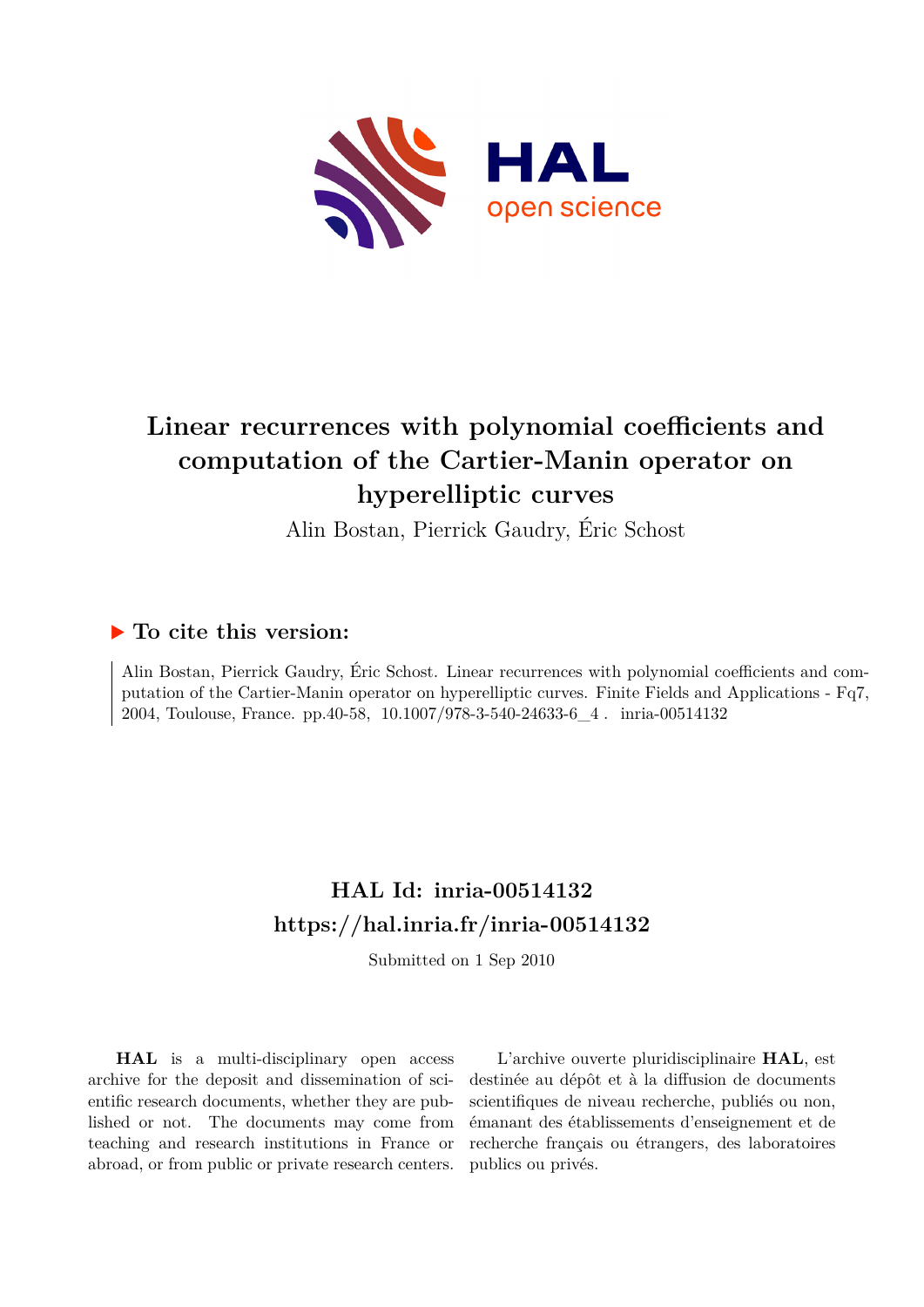# Linear recurrences with polynomial coefficients and computation of the Cartier-Manin operator on hyperelliptic curves

Alin Bostan<sup>1</sup>, Pierrick Gaudry<sup>2</sup>, Éric Schost<sup>3</sup>

<sup>1</sup> Laboratoire STIX, École polytechnique, France and IMAR, Romania Alin.Bostan@stix.polytechnique.fr  $^2\,$  Laboratoire LIX, École polytechnique, France gaudry@lix.polytechnique.fr  $^3$  Laboratoire STIX, École polytechnique, France Eric.Schost@polytechnique.fr

Abstract. We improve an algorithm originally due to Chudnovsky and Chudnovsky for computing one selected term in a linear recurrent sequence with polynomial coefficients. Using baby-steps / giant-steps techniques, the nth term in such a sequence can be computed in time promques, the *n*th term in such a sequence can be constrained to  $\sqrt{n}$ , instead of *n* for a naive approach. As an intermediate result, we give a fast algorithm for computing the values taken by an univariate polynomial  $P$  on an arithmetic progression, taking as input the values of P on a translate on this progression. We apply these results to the computation of the Cartier-Manin operator of a hyperelliptic curve. If the base field has characteristic  $p$ , this enables us to reduce the complexity of this computation by a factor of order  $\sqrt{p}$ . We treat a practical example, where the base field is an extension of degree 3 of the prime field with  $p = 2^{32} - 5$  elements.

# 1 Introduction

In this paper, we investigate some complexity questions related to linear recurrent sequences. Specifically, we concentrate on recurrences with polynomial coefficients; our main focus is on the complexity of computing one selected term in such a recurrence.

A well-known particular case is that of recurrences with constant coefficients, where the *n*th term can be computed with a complexity that is logarithmic in  $n$ , using binary powering techniques.

In the general case, there is a significant gap, as for the time being no algorithm with complexity polynomial in  $log(n)$  is known. Yet, in [10], Chudnovsky and Chudnovsky proposed an algorithm that allows to compute one selected term in such a sequence without computing all intermediate ones. This algorithm appears as a generalization of those of Pollard [23] and Strassen [30] for integer factorization; using baby-steps / giant-steps techniques, it requires a integer factorization; using baby-steps / giant-steps techniques, it requires a<br>number of operations which is roughly linear in  $\sqrt{n}$  to compute the *n*th term in the sequence.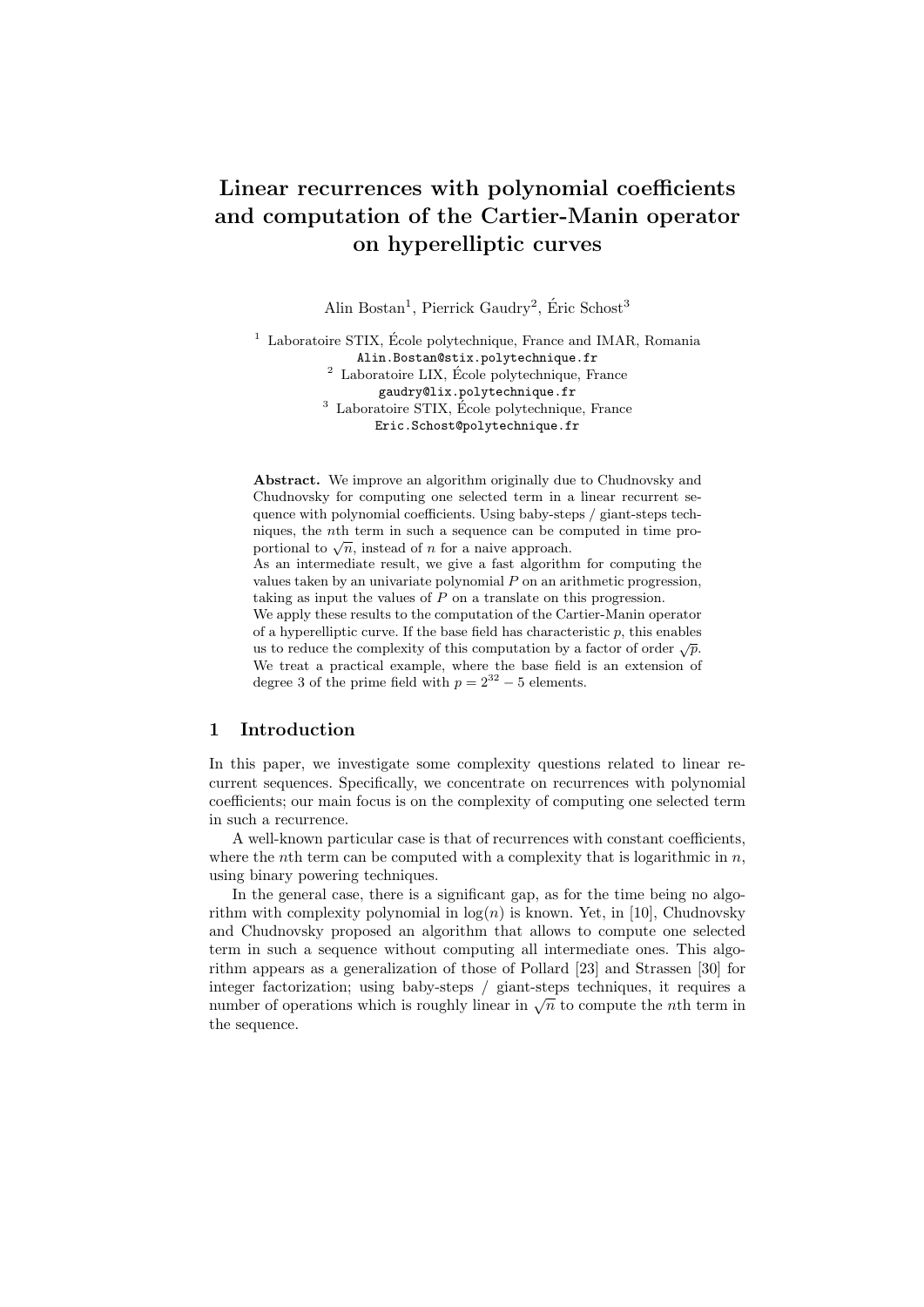Our main contribution is an improvement of the algorithm of [10]; for simplicity, we only give the details in the case when all coefficients are polynomials of degree 1, as the study in the general case would follow in the same manner. of degree 1, as the study in the general case would follow in the same manner.<br>The complexity of our algorithm is still (roughly) linear in  $\sqrt{n}$ ; Chudnovsky and Chudnovsky actually suggested that this bound might be essentially optimal. We improve the time and space complexities by factors that are logarithmic in  $n$ ; in practice, this is far from negligible, since in the application detailed below,  $n$  has order 2<sup>32</sup>. A precise comparison with Chudnovsky and Chudnovsky's algorithm is made in Section 3.

Along the way, we also consider a question of basic polynomial arithmetic: given the values taken by a univariate polynomial  $P$  on a set of points, how fast can we compute the values taken by  $P$  on a translate of this set of points? An obvious solution is to make use of fast interpolation and evaluation techniques, but we show that one can do better when the evaluation points form an arithmetic sequence.

Computing the Cartier-Manin operator. Our initial motivation is an application to point-counting procedures in hyperelliptic curve cryptography, related to the computation of the Cartier-Manin operator of curves over finite fields. We now present these matters in more detail.

The Cartier-Manin operator of a curve defined over a finite field, together with the Hasse-Witt matrix, are useful tools to study the arithmetic properties of the Jacobian of that curve. Indeed, the supersingularity, and more generally the p-rank, can be read from the invariants of the Hasse-Witt matrix. In the case of hyperelliptic curves, this matrix was used in [13, 21] as part of a point-counting procedure for cryptographic-oriented applications.

Indeed, thanks to a result of Manin, computing the Cartier-Manin operator gives the coefficients of the Zeta function modulo  $p$ ; this partial information can then be completed by some other algorithms. However, in [13] and [21], the method used to compute the Hasse-Witt matrix has a complexity which is essentially linear in p.

It turns out that one can do better. The entries of the Hasse-Witt matrix of a hyperelliptic curve  $y^2 = f(x)$  defined over a finite field of characteristic p are coefficients of the polynomial  $h = f^{(p-1)/2}$ , so they satisfy a linear recurrence with rational function coefficients. Using our results on linear recurrences, this remark yields an algorithm to compute the Hasse-Witt matrix whose complexity now grows like  $\sqrt{p}$ , up to logarithmic factors, instead of p.

We demonstrate the interest of these techniques by a point-counting example, for a curve of genus 2 defined over a finite field whose characteristic just fits in one 32-bit machine word; this kind of fields have an interest for efficiency reasons [3].

Note finally that other point-counting algorithms, such as the  $p$ -adic methods used in Kedlaya's algorithm [18], also provide efficient point-counting procedures in small characteristic, but their complexity remains at least linear in  $p$  [12]. On the other hand, Kedlaya's algorithm outputs the whole Zeta function and should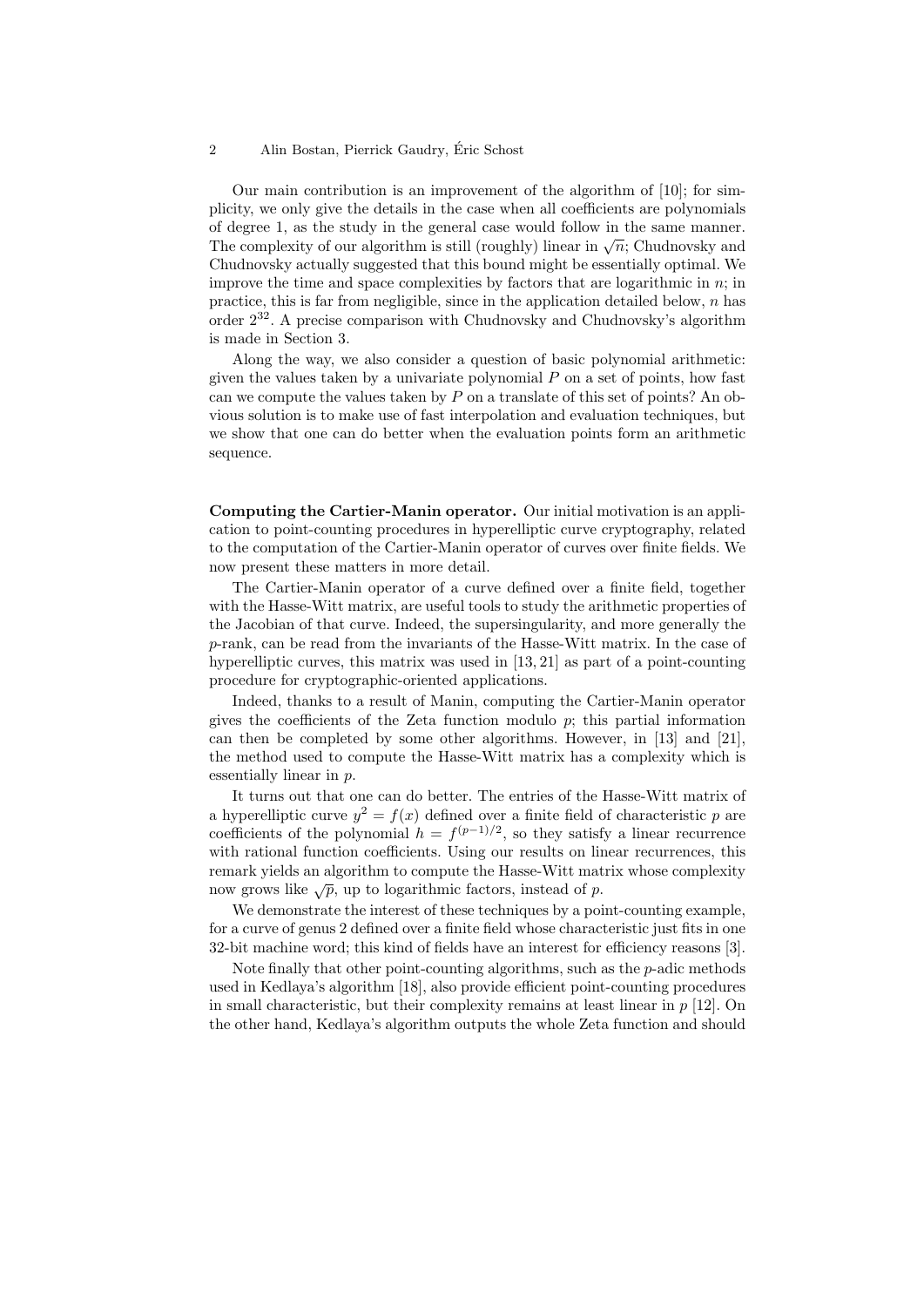be preferred if available. Therefore, the range of application of our algorithm is when the characteristic is too large for Kedlaya's algorithm to be run.

Organization of the paper. We start in Section 2 with our algorithm for shifting a polynomial given by its values on some evaluation points. This building block is used in Section 3 to describe our improvement on Chudnovsky and Chudnovsky's algorithm. In Section 4 we apply these results to the computation of the Cartier-Manin operator of a hyperelliptic curve. We conclude in Section 5 with a numerical example.

Notation. In what follows, we give complexity estimates in terms of number of base ring operations (additions, subtractions, multiplications and inversions of unit elements) and of storage requirements; this last quantity is measured in terms of number of elements in the ring. We pay particular attention to polynomial and matrix multiplications and use the following notation.

- Let  $R$  be a commutative ring; we suppose that  $R$  is unitary, its unit element being denoted by  $1_R$ , or simply 1. Let  $\varphi$  be the map  $\mathbb{N} \to R$  sending n to  $n \cdot 1_R = 1_R + \cdots + 1_R$  (*n* times); the map  $\varphi$  extends to a map  $\mathbb{Z} \to R$ . When the context is clear, we simply denote the ring element  $\varphi(n)$  by n.
- We denote by  $M : \mathbb{N} \to \mathbb{N}$  a function that represents the complexity of univariate polynomial multiplication, *i.e.* such that over any ring  $R$ , the product of two degree d polynomials can be computed within  $M(d)$  base ring operations. Using the algorithms of  $[25, 24, 8]$ ,  $\mathsf{M}(d)$  can be taken in  $O(d \log(d) \log(\log(d)))$ .

We suppose that the function M verifies the inequality  $M(d_1) + M(d_2)$  $M(d_1 + d_2)$  for all positive integers  $d_1$  and  $d_2$ ; in particular, the inequality  $M(d) \leq \frac{1}{2}M(2d)$  holds for all  $d \geq 1$ . On the other hand, we make the (natural) hypothesis that  $M(cd) \in O(M(d))$  for all  $c \geq 1$ .

We also assume that the product of two degree d polynomials can be computed in space  $O(d)$ ; this is the case for all classical algorithms, such as naive, Karatsuba and Schönhage-Strassen multiplications.

We let  $\omega$  be a real number such that for every commutative ring R, all  $n \times n$ matrices over R can be multiplied within  $O(n^{\omega})$  operations in R. The classical multiplication algorithm gives  $\omega = 3$ . Using Strassen's algorithm [29], we can take  $\omega = \log_2(7) \approx 2.81$ . We assume that the product of two  $n \times n$ matrices can be computed in space  $O(n^2)$ , which is the case for classical as well as Strassen's multiplications.

In the sequel, we need the following classical result on polynomial arithmetic over  $R$ . The earliest references we are aware of are  $[22, 4]$ , see  $[31]$  for a detailed account. We also refer to [6] for a solution that is in the same complexity class, but where the constant hidden in the  $O($ ) notation is actually smaller than that in [31].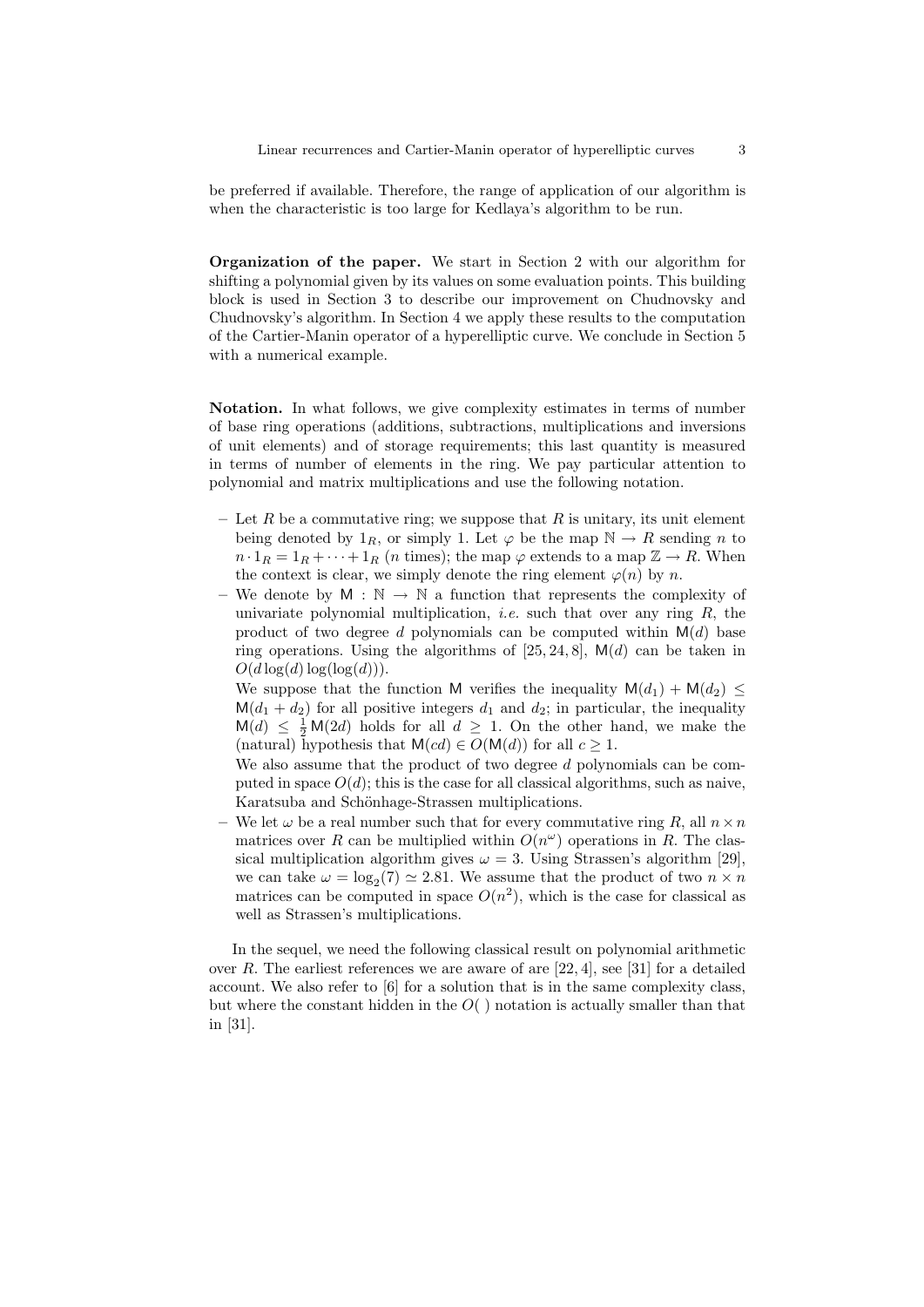**Multipoint evaluation.** If P is a polynomial of degree d in  $R[X]$  and  $r_0, \ldots, r_d$ are points in R, then the values  $P(r_0), \ldots, P(r_d)$  can be computed using  $O(M(d) \log(d))$  operations in R and  $O(d \log(d))$  space.

#### 2 Shifting evaluation values

In this section, we address a particular case of the question of shifting evaluation *values* of a polynomial. The question reads as follows: Let  $P$  be a polynomial of degree d in R[X], where R is a commutative unitary ring. Let a and  $r_0, \ldots, r_d$  be in R. Given  $P(r_0), \ldots, P(r_d)$ , how fast can we compute  $P(r_0 + a), \ldots, P(r_d + a)$ ?

A reasonable condition for this question to make sense is that all differences  $r_i - r_j$ ,  $i \neq j$ , are units in R; otherwise, uniqueness of the answer might be lost. Under this assumption, using fast interpolation and fast multipoint evaluation, the problem can be answered within  $O(M(d) \log(d))$  operations in R. We now show that the cost reduces to  $M(2d) + O(d)$  operations in R, in the particular case when  $r_0, \ldots, r_d$  are in arithmetic progression, so we gain a logarithmic factor.

Our solution reduces to the multiplication of two suitable polynomials of degree at most  $2d$ ;  $O(d)$  additional operations come from additional pre- and post-processing operations. As mentioned in Section 1, all operations made below on integer values actually take place in R.

The algorithm underlying Proposition 1 is given in Figure 1; we use the notation coeff( $Q, k$ ) to denote the coefficient of degree k of a polynomial Q. We stress the fact that the polynomial  $P$  is not part of the input of our algorithm.

**Input**  $P(0), \ldots, P(d)$  and a in R Output  $P(a), \ldots, P(a+d)$ 

– Compute

$$
\delta(0, d) = \prod_{j=1}^{d} (-j), \quad \delta(i, d) = \frac{i}{i - d - 1} \delta(i - 1, d) \quad i = 1, ..., d
$$
  

$$
\Delta(a, 0, d) = \prod_{j=0}^{d} (a - j), \quad \Delta(a, k, d) = \frac{a + k}{a + k - d - 1} \Delta(a, k - 1, d) \quad k = 1, ..., d
$$

– Let

$$
\widetilde{P} = \sum_{i=0}^{d} \frac{P(i)}{\delta(i, d)} X^{i}, \quad S = \sum_{i=0}^{2d} \frac{1}{a + i - d} X^{i}, \quad Q = \widetilde{P}S.
$$

– Return the sequence  $\Delta(a, 0, d) \cdot \text{coeff}(Q, d), \ldots, \Delta(a, d, d) \cdot \text{coeff}(Q, 2d)$ .

Fig. 1. Shifting evaluation values

<sup>4</sup> Alin Bostan, Pierrick Gaudry, Eric Schost ´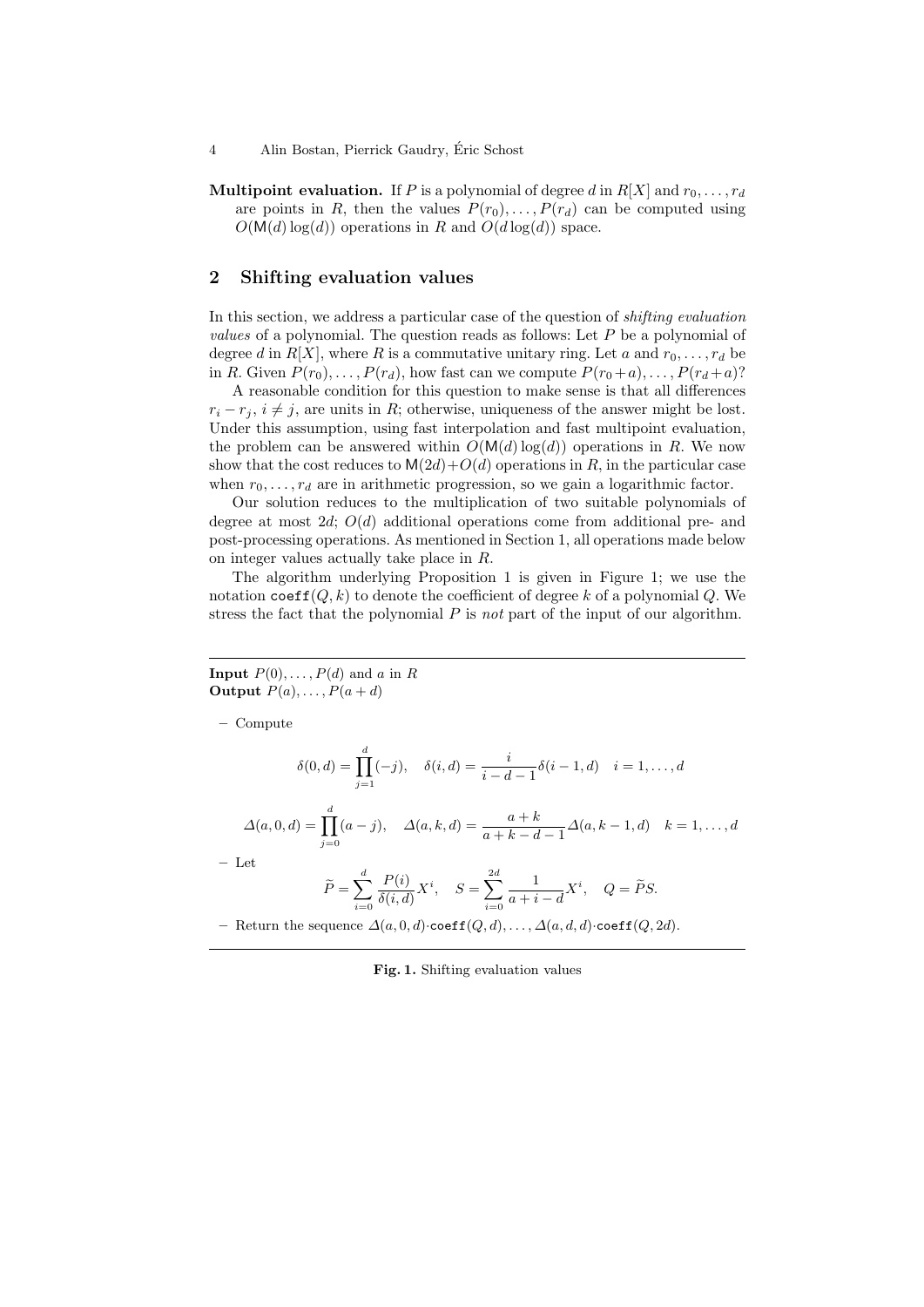**Proposition 1** Let R be a commutative ring with unity, and  $d \in \mathbb{N}$  such that  $1, \ldots, d$  are units in R. Let P be in R[X] of degree d, such that the sequence

$$
P(0), \ldots, P(d)
$$

is known. Let a be in R, such that  $a-d,\ldots,a+d$  are units in R. Then the sequence

$$
P(a),\ldots,P(a+d)
$$

can be computed within  $M(2d) + O(d)$  base ring operations, using space  $O(d)$ .

**PROOF.** Our assumption on R enables to write the Lagrange interpolation formula:

$$
P = \sum_{i=0}^{d} P(i) \frac{\prod_{j=0, j \neq i}^{d} (X - j)}{\prod_{j=0, j \neq i}^{d} (i - j)}.
$$

From now on, we denote by  $\delta(i, d)$  the denominator  $\prod_{j=0, j\neq i}^{d} (i - j)$  and by  $\widetilde{P}_i$ the ratio  $P(i)/\delta(i, d)$ .

First note that all  $\delta(i, d), i = 0, \ldots, d$ , can be computed in  $O(d)$  operations in R. Indeed, computing the first value  $\delta(0, d) = \prod_{j=1}^{d}(-j)$  takes d multiplications. Then for  $i = 1, \ldots, d, \delta(i, d)$  can be deduced from  $\delta(i - 1, d)$  for two ring operations using the formula

$$
\delta(i, d) = \frac{i}{i - d - 1} \delta(i - 1, d),
$$

so their inductive computation requires  $O(d)$  multiplications as well. Thus the sequence  $P_i, i = 0, \ldots, d$ , can be computed in admissible time and space  $O(d)$ from the input sequence  $P(i)$ . Accordingly, we rewrite the above formula as

$$
P = \sum_{i=0}^{d} \widetilde{P}_i \prod_{j=0, j \neq i}^{d} (X - j).
$$

For k in  $0, \ldots, d$ , let us evaluate P at  $a + k$ :

$$
P(a + k) = \sum_{i=0}^{d} \widetilde{P}_i \prod_{j=0, j \neq i}^{d} (a + k - j).
$$

Using our assumption on  $a$ , we can complete each product by the missing factor  $a + k - i$ 

$$
P(a+k) = \sum_{i=0}^{d} \widetilde{P}_i \frac{\prod_{j=0}^{d} (a+k-j)}{a+k-i} = \left(\prod_{j=0}^{d} (a+k-j)\right) \cdot \left(\sum_{i=0}^{d} \widetilde{P}_i \frac{1}{a+k-i}\right). \tag{1}
$$

Just as we introduced the sequence  $\delta(i, d)$  above, we now introduce the sequence  $\Delta(a, k, d)$  defined by  $\Delta(a, k, d) = \prod_{j=0}^{d} (a + k - j)$ . In a parallel manner, we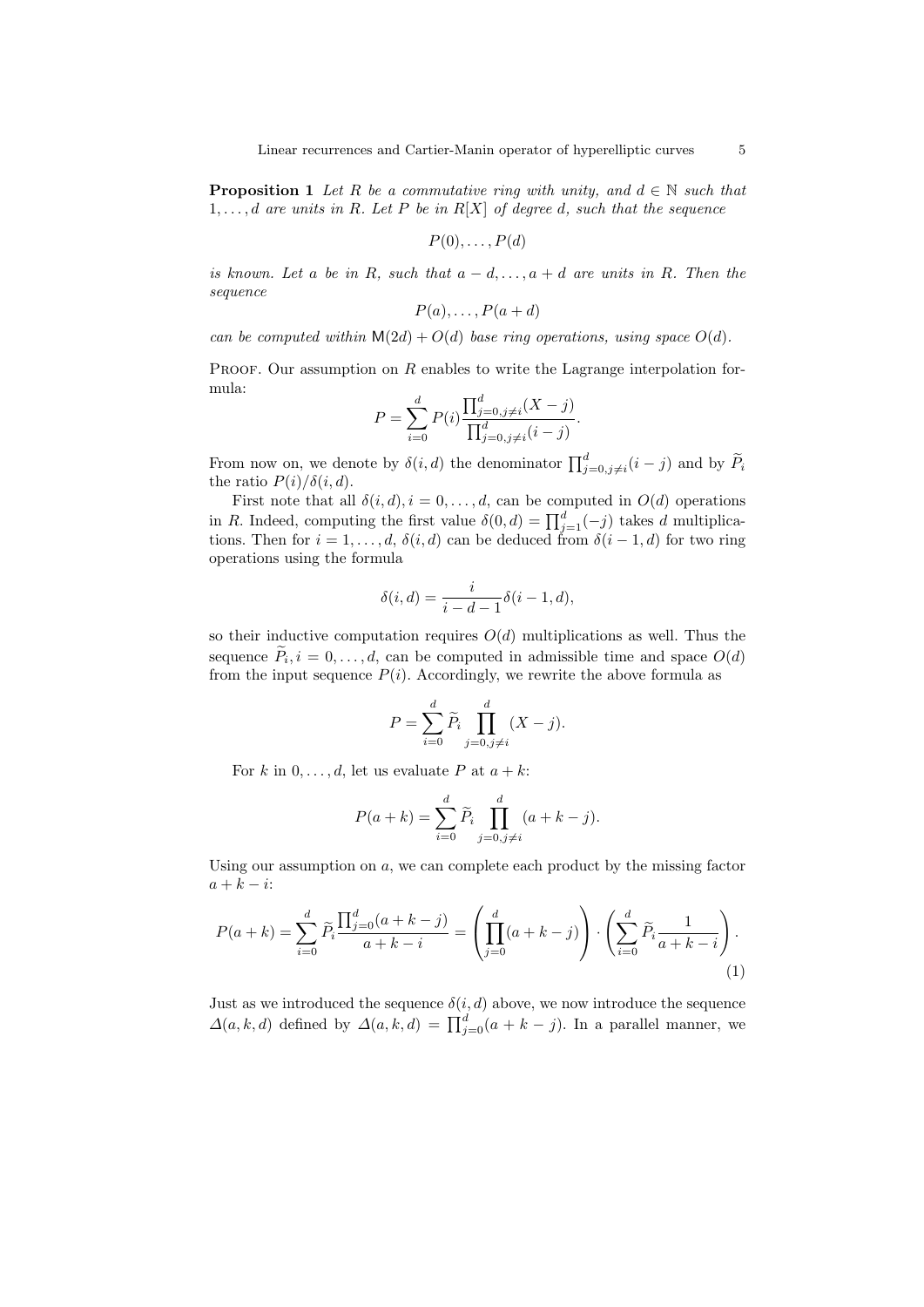deduce that all  $\Delta(a, k, d), k = 0, \ldots, d$  can be computed in time and space  $O(d)$ , using the formulas:

$$
\Delta(a, 0, d) = \prod_{j=0}^{d} (a - j), \quad \Delta(a, k, d) = \frac{a + k}{a + k - d - 1} \Delta(a, k - 1, d).
$$

Let us denote  $Q_k = P(a+k)/\Delta(a,k,d)$ . We now show that knowing  $P_i, i =$  $0, \ldots, d$ , we can compute  $Q_k, k = 0, \ldots, d$  in  $M(2d)$  base ring operations and space  $O(d)$ ; this is enough to conclude, by the above reasoning.

Using the coefficients  $\Delta(a, k, d)$ , Equation (1) reads

$$
Q_k = \sum_{i=0}^{d} \tilde{P}_i \frac{1}{a+k-i}.
$$
 (2)

Let  $\widetilde{P}$  and S be the polynomials:

$$
\widetilde{P} = \sum_{i=0}^{d} \widetilde{P}_i X^i, \quad S = \sum_{i=0}^{2d} \frac{1}{a+i-d} X^i;
$$

then by Equation (2), for  $k = 0, \ldots, d, Q_k$  is the coefficient of degree  $k + d$  in the product  $\widetilde{P}S$ . This concludes the proof.

We will conclude this section by an immediate corollary of this proposition; we first give a few comments.

- An alternative  $O(M(d))$  algorithm which does not require any inversibility hypotheses can be designed in the special case when  $a = d + 1$ . The key fact is that for any degree d polynomial P, the sequence  $P(0), P(1), \ldots$  is linearly recurrent, of characteristic polynomial  $Q(X) = (1 - X)^{d+1}$ . Thus, if the first terms  $P(0), \ldots, P(d)$  are known, the next  $d+1$  terms  $P(d+1), \ldots, P(2d+1)$ can be recovered in  $O(M(d))$  using the algorithm in [27, Theorem 3.1].
- The general case when the evaluation points form an arbitrary arithmetic progression reduces to the case treated in the above proposition. Indeed, suppose that  $r_0, \ldots, r_d$  form an arithmetic progression of difference  $\delta$ , that  $P(r_0), \ldots, P(r_d)$  are known and that we want to compute the values  $P(r_0 +$  $a)$ , ...,  $P(r_d + a)$ , where  $a \in R$  is divisible by  $\delta$ . Introducing the polynomial  $Q(X) = P(\delta X + r_0)$ , we are under the hypotheses of the above proposition, and it suffices to determine the shifted evaluation values of  $Q$  by  $a/\delta$ .
- The reader may note the similarity of our problem with the question of computing the Taylor expansion of a given polynomial  $P$  at a given point in R. The algorithm of [2] solves this question with a complexity of  $M(d)$  +  $O(d)$  operations in R and space  $O(d)$ . The complexity results are thus quite similar; it turns out that analogous generating series techniques are used in that algorithm.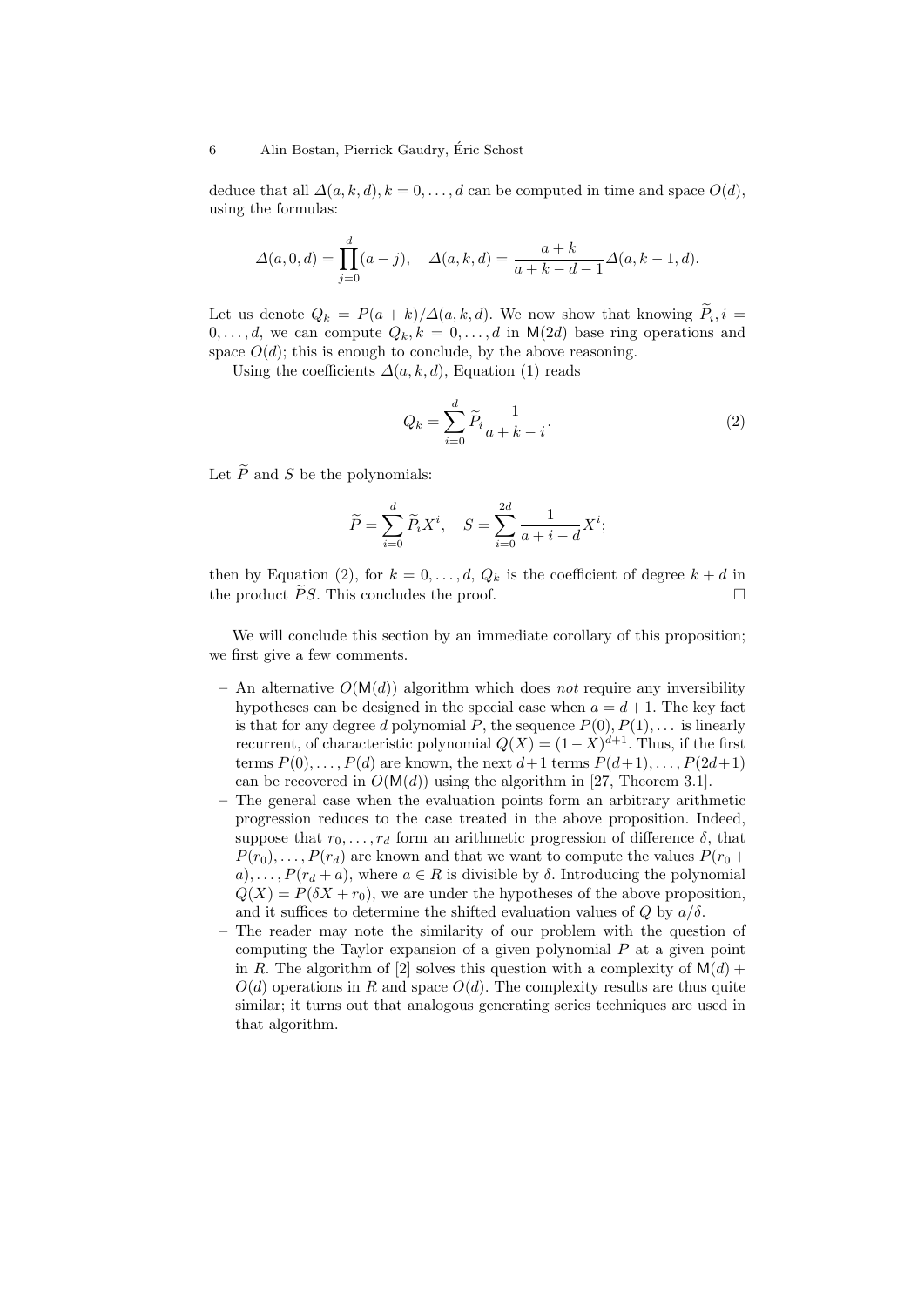Linear recurrences and Cartier-Manin operator of hyperelliptic curves 7

– In [15], an operation called *middle product* is defined: Given a ring R, and A, B in R[X] of respective degrees d and 2d, write  $AB = C_0 + C_1 X^{d+1}$  +  $C_2X^{2d+2}$ , with all  $C_i$  of degree at most d; then the middle product of A and  $B$  is the polynomial  $C_1$ . This is precisely what is needed in the above algorithm.

Up to considering the reciprocal polynomial of  $A$ , the middle product by  $A$ can be seen as the transpose of the map of multiplication by A. General program transformation techniques [7, 15] then show that it can be computed in time  $M(d) + O(d)$ , but with a possible loss in space complexity. In [6], it is shown how to keep the same space complexity, at the cost of a constant increase in time complexity. Managing both requirements remains an open question, already stated in [17, Problem 6].

**Corollary 1** Let R be a commutative ring with unity, and  $d \in \mathbb{N}$  such that  $1, \ldots, 2d+1$  are units in R. Let P be a degree d polynomial in R[X] such that the sequence

$$
P(0),\ldots,P(d)
$$

is known. For any  $s$  in  $\mathbb{N}$ , the sequence

 $P(0), P(2<sup>s</sup>), \ldots, P(2<sup>s</sup>d)$ 

can be computed in time  $s \mathsf{M}(2d) + O(s d) \in O(s \mathsf{M}(d))$  and space  $O(d)$ .

PROOF. For any  $s \in \mathbb{N}$ , let us denote by  $P_s(X)$  the polynomial  $P(2<sup>s</sup>X)$ . We prove by induction that all values  $P_s(0), \ldots, P_s(d)$  can be computed in time  $s \mathsf{M}(2d) + O(\mathfrak{sd})$  and space  $O(\mathfrak{d})$ , which is enough to conclude. The case  $s = 0$  is obvious, as there is nothing to compute. Suppose then that  $P_s(0), \ldots, P_s(d)$  can be computed in time  $s \mathsf{M}(2d) + O(s d)$  and using  $O(d)$  temporary space allocation.

Under our assumption on R, Proposition 1 shows that the values  $P_s(d +$  $1), \ldots, P_s(2d+1)$  can be computed in time  $M(2d) + O(d)$ , using again  $O(d)$ temporary space allocation. The values  $P_s(0), P_s(2), \ldots, P_s(2d)$  coincide with  $P_{s+1}(0), P_{s+1}(1), \ldots, P_{s+1}(d)$ , so the corollary is proved.

## 3 Computing one selected term of a linear sequence

In this section, we recall and improve the complexity of an algorithm due to Chudnovsky and Chudnovsky [10] for computing selected terms of linear recurrent sequences with polynomial coefficients. The results of the previous section are used as a basic subroutine for these questions.

As in the previous section,  $R$  is a commutative ring with unity. Let  $A$  be a  $n \times n$  matrix of polynomials in  $R[X]$ . For simplicity, in what follows, we only treat the case of degree 1 polynomials, since this is what is needed in the sequel. Nevertheless, all results extend mutatis mutandis to arbitrary degree.

For r in R, we denote by  $A(r)$  the matrix over R obtained by specializing all coefficients of A at r. In particular, for k in N,  $A(k \cdot 1_R)$  is simply denoted by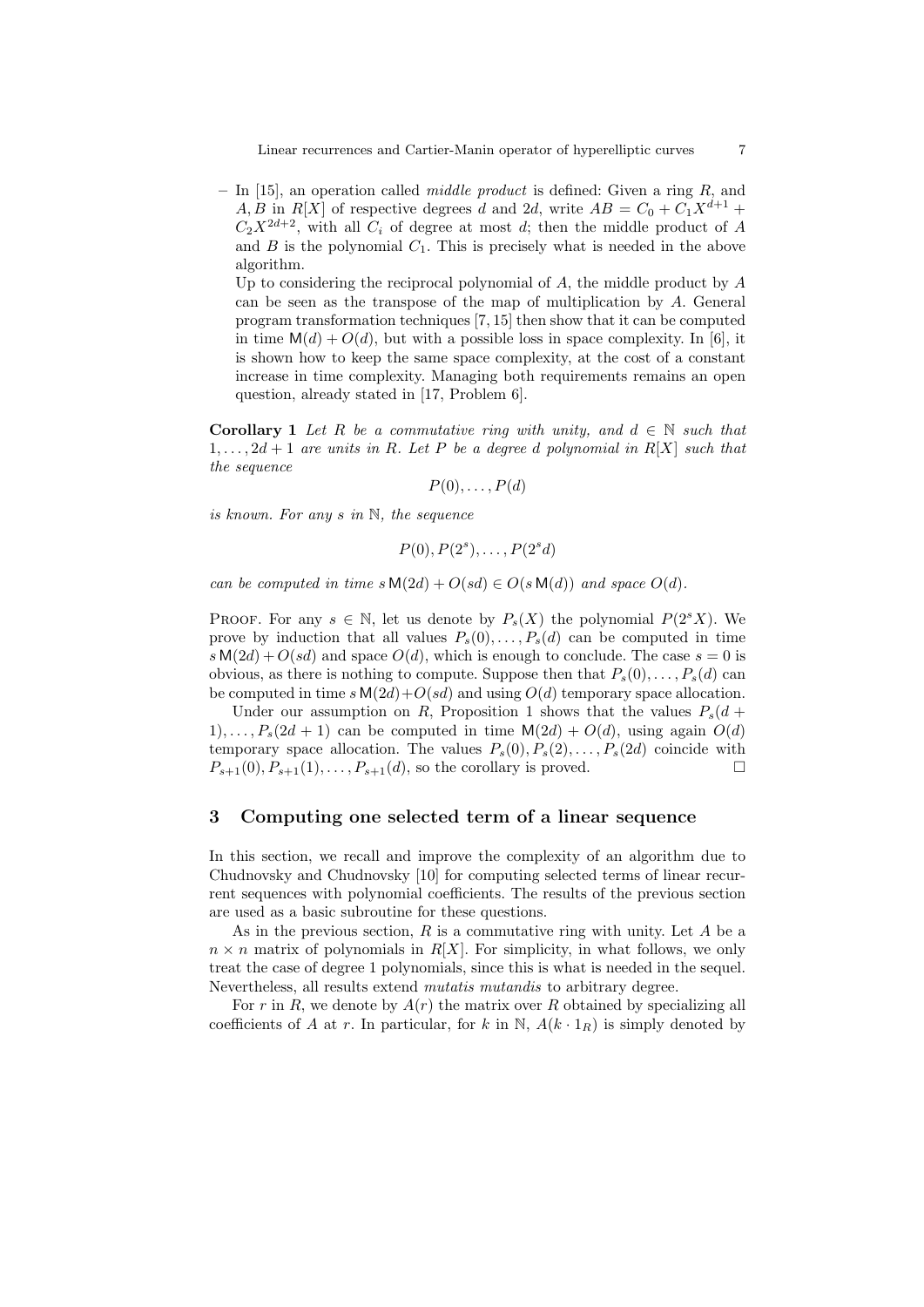$A(k)$ , following the convention used up to now. Given a vector of initial conditions  $U_0 = [u_1, \ldots, u_n]^t \in R^n$  and given k in N, we consider the question of computing the kth term of the linear sequence defined by the relation  $U_i = A(i)U_{i-1}$  for  $i > 0$ , that is, the product

$$
U_k = A(k)A(k-1)\cdots A(1)U_0.
$$

For simplicity, we write

$$
U_k = \left(\prod_{i=1}^k A(i)\right) U_0,
$$

performing all successive matrix products,  $i = 1, \ldots, k$ , on the left side. We use this convention hereafter.

In the particular case when  $A$  is a matrix of constant polynomials, and taking only the dependence on  $k$  into account, the binary powering method gives a time complexity of order  $O(\log(k))$  base ring operations.

In the general case, the naive solution consists in evaluating all matrices  $A(i)$  and performing all products. With respect to k only, the complexity of this approach is of order  $O(k)$  base ring operations. In [10], Chudnovsky and Chudapproach is of order  $O(k)$  base ring operations. In [10], Chudnovsky and Chudnovsky propose an algorithm that reduces this cost to essentially  $O(\sqrt{k})$ . We first recall the main lines of this algorithm; we then present some improvements in both time and space complexities.

The algorithm of Chudnovsky and Chudnovsky. The original algorithm uses baby-step / giant-step techniques, so for simplicity we assume that  $k$  is a square in N. Let C be the  $n \times n$  matrix over  $R[X]$  defined by

$$
C = \prod_{i=1}^{\sqrt{k}} A(X + i),
$$

where  $A(X + i)$  denotes the matrix A with all polynomials evaluated at  $X + i$ . where  $A(X + i)$  denotes the matrix A with all polynomials evaluated at  $X + i$ .<br>By assumption on A, the entries of C have degree at most  $\sqrt{k}$ . For r in R, we denote by  $C(r)$  the matrix C with all entries evaluated at r. Then the requested output  $U_k$  can be obtained by the equation

$$
U_k = \left(\prod_{j=0}^{\sqrt{k}-1} C(j\sqrt{k})\right) U_0.
$$
 (3)

Here are the main steps of the algorithm underlying Equation (3), originally due to [10].

Baby steps. The "baby steps" part of the algorithm consists in computing the polynomial matrix C. In [10], this is done within  $O(n^{\omega}M(\sqrt{k}))$  base ring operations, as products of polynomial matrices with entries of degree  $O(\sqrt{k})$ are required.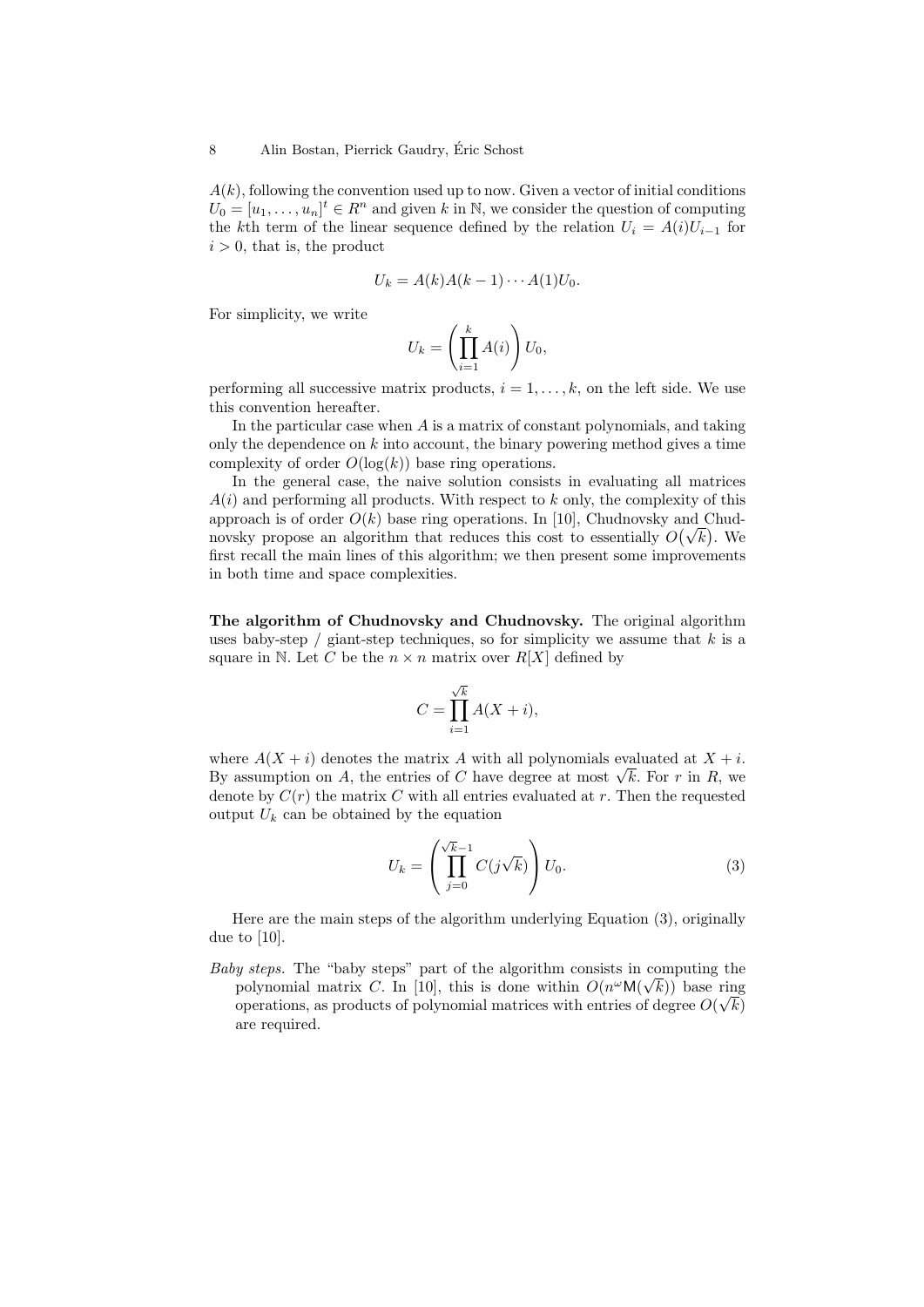Giant steps. In the second part the matrix  $C$  is evaluated on the arithmetic nt steps. In the second part the matrix C is evaluated on the arithmetic progression  $0, \sqrt{k}, 2\sqrt{k}, \ldots, (\sqrt{k}-1)\sqrt{k}$  and the value of  $U_k$  is obtained using Equation (3). Using fast evaluation techniques, all evaluations are done ing Equation (3). Using fast evaluation techniques, all evaluations are done<br>within  $O(n^2 M(\sqrt{k}) \log(k))$  base ring operations, while performing the  $\sqrt{k}$ successive matrix-vector products in Equation  $(3)$  adds a negligible cost of  $O(n^2\sqrt{k})$  operations in R.

Summing all the above costs gives an overall complexity bound of

$$
O(n^{\omega} \mathsf{M}(\sqrt{k}) + n^2 \mathsf{M}(\sqrt{k}) \log(k))
$$

base ring operations for computing a selected term of a linear sequence. Due base ring operations for computing a selected term of a linear sequence. Due<br>to the use of fast evaluation algorithms in degree  $\sqrt{k}$ , the space complexity is  $O(n^2\sqrt{k} + \sqrt{k} \log(k)).$ 

In the particular case when  $A$  is the  $1 \times 1$  matrix  $[X]$ , the question reduces to the computation of  $\prod_{j=1}^{k} j$  in the ring R. For this specific problem, note that the ideas presented above were already used in [23, 30], for the purpose of factoring integers.

Avoiding multiplications of polynomial matrices. In what follows, we show how to avoid the multiplication of polynomial matrices, and reduce the cost of the above algorithm to  $O(n^{\omega}\sqrt{k}+n^2 M(\sqrt{k})\log(k))$  base ring operations, storing only  $O(n^2\sqrt{k})$  elements of R.

Our improvements are obtained through a modification of the baby steps phase; the underlying idea is to work with the values taken by the polynomial matrices instead of their representation on the monomial basis. This idea is encapsulated in the following proposition.

**Proposition 2** Let A be a  $n \times n$  matrix with entries in R[X], of degree at most 1. Let  $N \geq 1$  be an integer and let C be the  $n \times n$  matrix over  $R[X]$  defined by

$$
C = \prod_{i=1}^{N} A(X + i).
$$

Then one can compute all scalar matrices  $C(0), C(1), \ldots, C(N)$  within  $O(n^{\omega}N)$ operations in R and with a memory requirement of  $O(n^2N)$  elements in R.

PROOF. We first compute the scalar matrices  $[A(1), A(2), \ldots, A(2N)]$ . Since all entries of A are linear in X, the complexity of this preliminary step is  $O(n^2N)$ , both in time and space.

Then, we construct the matrices  $(C'_j)_{0 \leq j \leq N}$  and  $(C''_j)_{0 \leq j \leq N}$ , which are defined as follows: we let  $C'_0$  and  $C''_0$  equal the identity matrix  $I_n$  and we recursively define

$$
\begin{array}{ll} C_j' = & A(N+j)C_{j-1}' \quad \text{for $1 \leq j \leq N$,} \\ C_j'' = C_{j-1}'' A(N-j+1) \text{ for $1 \leq j \leq N$.} \end{array}
$$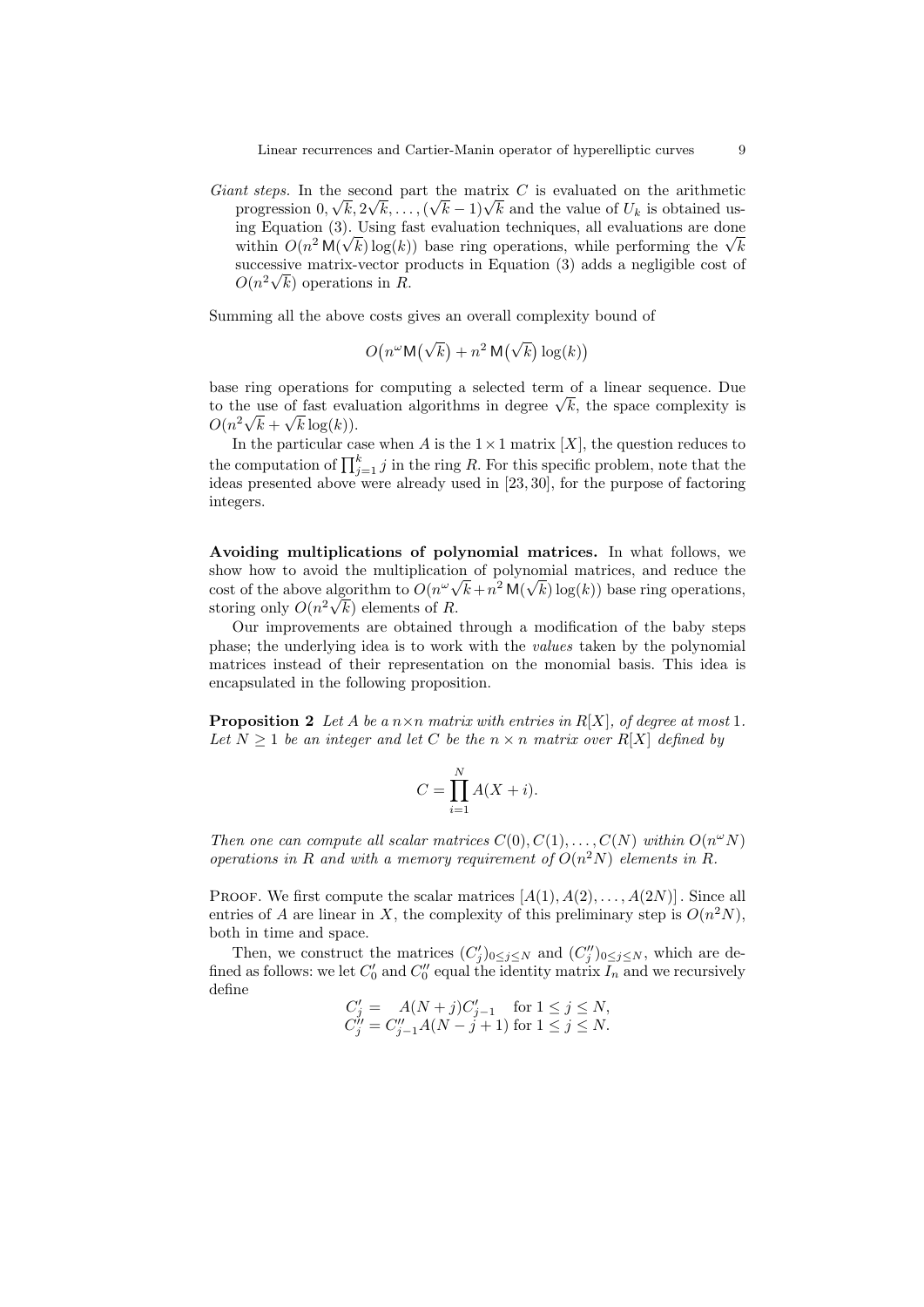Explicitly, for  $0 \leq j \leq N$ , we have

$$
C'_j = A(N+j)\cdots A(N+1)
$$

and

$$
C_j'' = A(N) \cdots A(N-j+1),
$$

thus

$$
C''_{N-j} = A(N) \cdots A(j+1).
$$

Computing all the scalar matrices  $(C'_j)$  and  $(C''_j)$  requires 2N matrix multiplications with entries in R; their cost is bounded by  $O(n^{\omega}N)$  in time and by  $O(n^2N)$ in space. Lastly, the formula

$$
C(j) = A(N + j) \cdots A(N + 1)A(N) \cdots A(j + 1) = C'_j C''_{N-j}, \quad 0 \le j \le N
$$

enables to recover  $C(0), C(1), \ldots, C(N)$  in time  $O(n^{\omega}N)$  and space  $O(n^2N)$ .  $\Box$ 

From this proposition, we deduce the following corollary, which shows how to compute the scalar matrices used in the giant steps.

**Corollary 2** Let A and C be polynomial matrices as in Proposition 2. If the elements  $1, \ldots, 2N + 1$  are units in R, then for any integer  $s \geq 1$ , the sequence

$$
C(0), C(2s), \ldots, C(2s(N-1))
$$

can be computed using  $O(n^{\omega}N+n^2s M(N))$  operations in R and  $O(n^2N)$  memory space.

PROOF. This is an immediate consequence of Proposition 2 and Corollary 1.  $\Box$ 

The above corollary enables us to perform the "giant steps" phase of Chudnovsky and Chudnovsky's algorithm in the special case when  $N = 2<sup>s</sup>$ ; this yields the 4<sup>s</sup>th term in the recurrent sequence. Using this intermediate result, the following theorem shows how to compute the  $k$ <sup>th</sup> term, for arbitrary  $k$ , using the 4-adic expansion of k.

**Theorem 1** Let A be a  $n \times n$  matrix with linear entries in R[X] and let  $U_0$  be in  $R^n$ . Suppose that  $(U_i)$  is the sequence of elements in  $R^n$  defined by the linear recurrence

$$
U_{i+1} = A(i+1)U_i, \text{ for all } i \ge 0.
$$

Let  $k > 0$  be an integer and suppose that  $1, \ldots, 2\lceil$  $\overline{k}$  + 1 are units in R. Then Let  $k > 0$  be an integer and suppose that  $1, \ldots$ <br>the vector  $U_k$  can be computed within  $O(n^{\omega}\sqrt{\frac{m}{n}})$ that  $1, ..., 2|\sqrt{k}| + 1$  are units in R. Then<br>  $\min_{\mathbf{A}} O(n^{\omega}\sqrt{k} + n^2 \mathbf{M}(\sqrt{k}) \log(k))$  operations in R and using memory space  $O(n^2\sqrt{k})$ .

The proof of Theorem 1 is divided in two steps. We begin by proving the proposition in the particular case when  $k$  is a power of 4, then we treat the general case.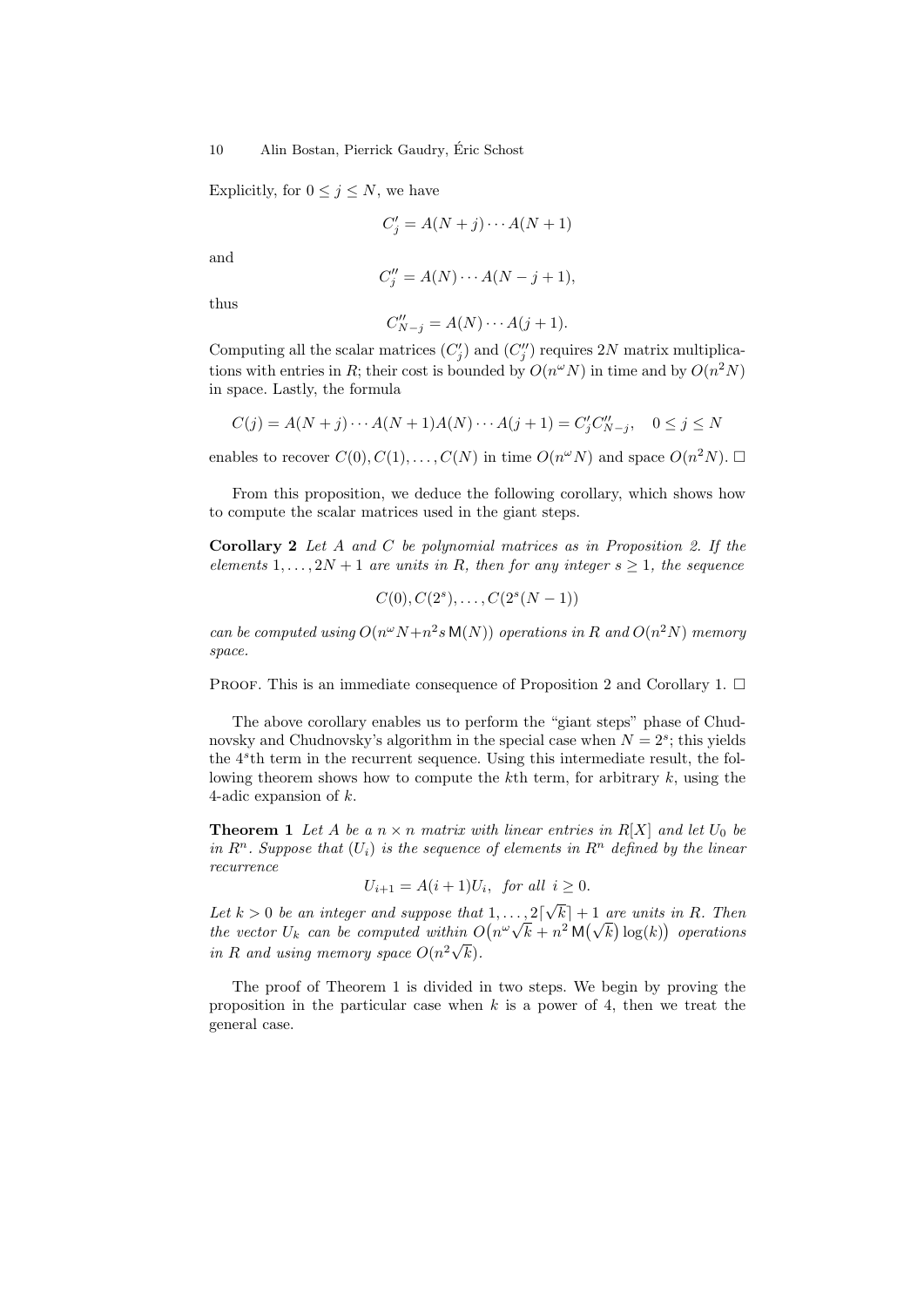The case k is a power of 4. Let us suppose that  $N = 2<sup>s</sup>$  and  $k = N<sup>2</sup>$ , so that  $k = 4<sup>s</sup>$ . With this choice of k, Corollary 2 shows that the values  $C(0), C(N), \ldots, C((N-1)N)$  can be computed within the required time and space complexities. Then we go on to the giant step phase described at the beginning of the section, and summarized in Equation (3). It consists in performing  $k$  successive matrix-vector products, which has a cost in both time and space of  $O(n^2\sqrt{k})$ .

**The general case.** We now consider the general case. Let  $k = \sum_{i=0}^{s} k_i 4^i$  be the 4-adic expansion of k, with  $k_i \in \{0, 1, 2, 3\}$  for all i. Given any t, we will denote by  $\lceil k \rceil^t$  the integer  $\sum_{i=0}^{t-1} 4^i k_i$ . Using this notation, we define a sequence  $(V_t)_{0 \leq t \leq s}$  as follows: we let  $\overline{V_0} = U_0$  and, for  $0 \leq t \leq s$  we set

$$
V_{t+1} = A([\kappa]^t + 4^t k_t) \cdots A([\kappa]^t + 1) V_t.
$$
 (4)

It is easy to verify that  $V_{s+1} = U_k$ . Therefore, it suffices to compute the sequence  $(V_t)$  within the desired complexities.

Supposing that the term  $V_t$  has been determined, we estimate the cost of computing the next term  $V_{t+1}$ . If  $k_t$  is zero, we have nothing to do. Otherwise, we let  $V_{t+1}^{(0)} = V_t$ , and, for  $1 \leq j \leq k_t$ , we let  $A^{(j)}(X) = A(X + \lceil k \rceil^t + 4^t(j-1)).$ Then we define  $V_{t+1}^{(j)}$  by

$$
V_{t+1}^{(j)} = A^{(j)}(4^t) \cdots A^{(j)}(1) V_{t+1}^{(j-1)}, \quad j = 1, \ldots, k_t.
$$

By Equation (4), we have  $V_{t+1}^{k_t} = V_{t+1}$ . Thus, passing from  $V_t$  to  $V_{t+1}$  amounts to computing  $k_t$  selected terms of a linear recurrence of the special form treated in the previous paragraph. Using the complexity result therein and the fact that all  $k_t$  are bounded by 3, the total cost of the general case is thus

$$
O\left(\sum_{t=0}^s \left(n^\omega 2^t + n^2 t \mathsf{M}(2^t)\right)\right) = O\left(n^\omega 2^s + n^2 s \left(\sum_{t=0}^s \mathsf{M}(2^t)\right)\right).
$$

Using the fact that  $2^s \leq$  $\overline{k} \leq 2^{s+1}$  and the assumptions on the function M, we easily deduce that the whole complexity fits into the bound  $O(n^{\omega}\sqrt{k}+1)$ tion M, we easily deduce that the whole complexity fits into the bound  $O(n^{\infty} \sqrt{k})$ <br> $n^2 \mathsf{M}(\sqrt{k}) \log(k)$ , as claimed. Similar considerations also yield the bound concerning the memory requirements. This concludes the proof of Theorem 1.

**Comments.** The question of a lower time bound for computing  $U_k$  is still **Comments.** The question of a lower time bound for computing  $U_k$  is still open. The simpler question of reducing the cost to  $O(n^{\omega}\sqrt{k}+n^2M(\sqrt{k}))$  base ring operations, that is gaining a logarithmic factor, already raises challenging problems.

As the above paragraphs reveal, this improvement could be obtained by answering the following question: Let P be a polynomial of degree d in  $R[X]$ . Given r in R, how fast can we compute  $P(0), P(r), \ldots, P(rd)$  from the data of  $P(0), P(1), \ldots, P(d)$ ? A complexity of order  $O(M(d))$  would immediately give the improved bound mentioned above. We leave it as an open question.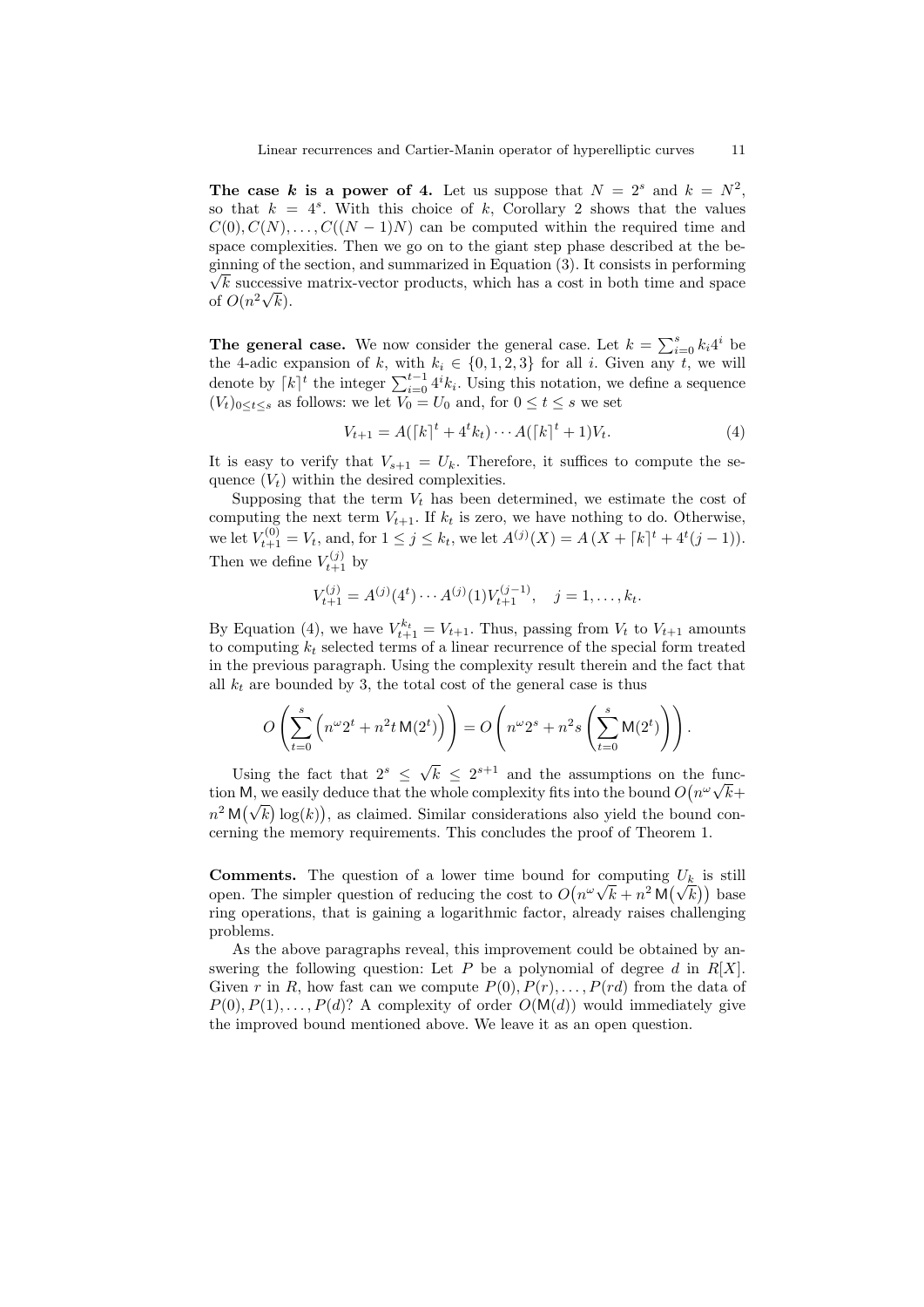#### 4 The Cartier-Manin operator on hyperelliptic curves

We finally show how to apply the above results to the computation of the Cartier-Manin operator, and start by reviewing some known facts on this operator.

Let C be a hyperelliptic curve of genus g defined over the finite field  $\mathbb{F}_{p^d}$ with  $p^d$  elements, where p is the characteristic of  $\mathbb{F}_{p^d}$ . We suppose that  $p > 2$ and that the equation of C is of the form  $y^2 = f(x)$ , where  $f \in \mathbb{F}_{p^d}[X]$  is a monic squarefree polynomial of degree  $2g+1$ . The generalization to hyperelliptic curves of the Hasse invariant for elliptic curves is the so-called Hasse-Witt matrix, which is defined as follows:

**Definition 1** Let  $h_k$  be the coefficient of degree k in the polynomial  $f^{(p-1)/2}$ . The Hasse-Witt matrix is the  $g \times g$  matrix with coefficients in  $\mathbb{F}_{p^d}$  given by

$$
H = (h_{ip-j})_{1 \le i,j \le g}.
$$

This matrix was introduced in [16]; in a suitable basis, it represents the operator on differential forms that was introduced by Cartier in [9]. Manin then showed in [20] that this matrix is strongly related to the action of the Frobenius endomorphism on the p-torsion part of the Jacobian of C. The article [33] provides a complete survey about those facts; they can be summarized by the following theorem:

**Theorem 2 (Manin)** Let C be a hyperelliptic curve of genus g defined over  $\mathbb{F}_{p^d}$ . Let H be the Hasse-Witt matrix of C and let  $H_{\pi} = HH^{(p)} \cdots H^{(p^{d-1})}$ , where the notation  $H^{(q)}$  means element-wise raising to the power q. Let  $\kappa(t)$  be the characteristic polynomial of the matrix  $H_{\pi}$  and let  $\chi(t)$  be the characteristic polynomial of the Frobenius endomorphism of the Jacobian of C. Then

$$
\chi(t) \equiv (-1)^g t^g \kappa(t) \mod p.
$$

This result provides a quick method to compute the characteristic polynomial of the Frobenius endomorphism and hence the group order of the Jacobian of  $\mathcal C$  modulo  $p$ , when  $p$  is not too large. Combined with a Schoof-like algorithm and / or a baby-step / giant-step algorithm, it can lead to a full point-counting algorithm, in particular for genus 2 curves, as was demonstrated in [13, 21].

The obvious solution consists in expanding the product  $f^{(p-1)/2}$ . Using balanced multiplications, and taking all products modulo  $X^{gp}$  this can be done in  $O(M(qp))$  base field operations, whence a time complexity within  $O(M(p))$ , if g is kept constant. In what follows, regarding the dependence in  $p$  only, we show is kept constant. In what follows, regarding the dependence in p only, we show<br>how to obtain a complexity of  $O(M(\sqrt{p}) \log(p))$  base field operations, using the results of the previous sections.

We will make the assumption that the constant term of  $f$  is not zero. Note that if it is zero, the problem is actually simpler: writing  $f = Xf_1$ , the coefficient of degree  $ip - j$  in  $f^{(p-1)/2}$  is the coefficient of degree  $ip - j - (p-1)/2$  in  $f_1^{(p-1)/2}$ . Hence we can work with a polynomial of degree  $2q$  instead of  $2q + 1$  and the required degrees are slightly less.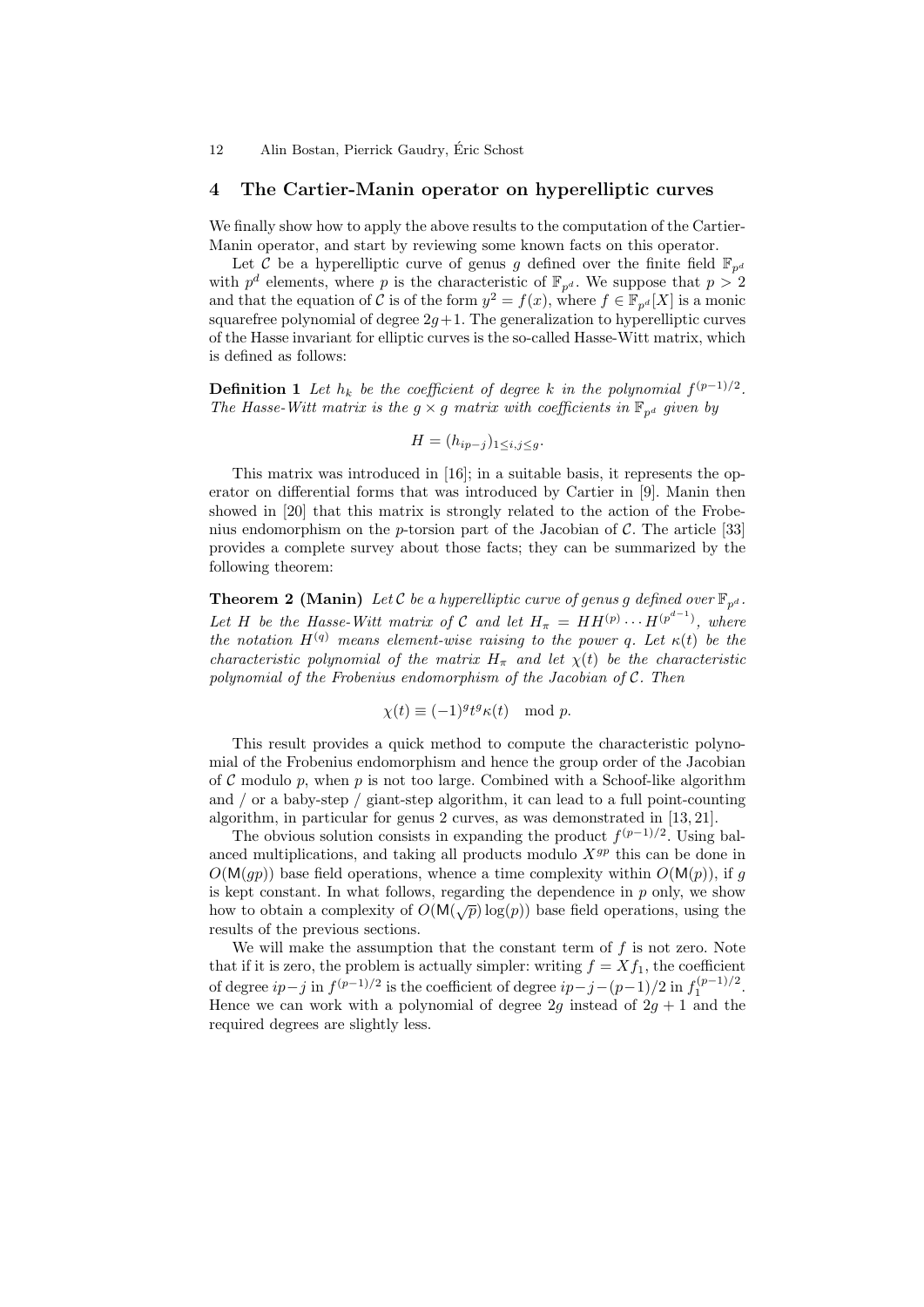Furthermore, for technical reasons, we assume that  $q < p$ . This is not a true restriction since for  $g \geq p$ , all the coefficients of  $f^{(p-1)/2}$  up to degree  $g(p-1)$ are needed to fill in the matrix  $H$ .

Introduction of a linear recurrent sequence. In [11], Flajolet and Salvy already treat the question of computing a selected coefficient in a high power of some given polynomial, as an answer to a SIGSAM challenge. The key point of their approach is that  $h = f^{(p-1)/2}$  satisfies the following first-order linear differential equation

$$
fh' - \frac{p-1}{2}f'h = 0.
$$

From this, we deduce that the coefficients of  $h$  satisfy a linear recurrence of order  $2q + 1$ , with coefficients that are rational functions of degree 1.

Explicitly, let us denote by  $h_k$  the coefficient of degree k of the polynomial  $h$ , and for convenience, set  $h_k = 0$  for  $k < 0$ . Similarly, the coefficient of degree k of f is denoted by  $f_k$ . From the above differential equation, for all k in  $\mathbb{Z}$ , we deduce that

$$
\sum_{i=0}^{2g+1} \left( k + 1 - \frac{(p+1)i}{2} \right) f_i h_{k+1-i} = 0.
$$

We set  $U_k = [h_{k-2g}, h_{k-2g+1}, \dots, h_k]^t$ , and let  $A(k)$  be the  $(2g+1) \times (2g+1)$ companion matrix:

$$
A(k) = \begin{bmatrix} 0 & 1 & 0 & \cdots & 0 \\ 0 & 0 & 1 & \cdots & 0 \\ \vdots & \vdots & \vdots & \ddots & \vdots \\ 0 & 0 & 0 & \ddots & 1 \\ \frac{f_{2g+1}((2g+1)(p-1)/2-(k-2g-1))}{f_0k} & \cdots & \cdots & \frac{f_1((p-1)/2-k+1)}{f_0k} \end{bmatrix}.
$$

The initial vector  $U_0 = [0, \ldots, 0, f_0^{(p-1)/2}]^t$  can be computed using binary powering techniques in  $O(log(p))$  base field operations; then for  $k \geq 0$ , we have  $U_{k+1} = A(k+1)U_k$ . Thus, to answer our specific question, it suffices to note that the vector  $U_{ip-j}$  gives the coefficients  $h_{ip-j}$  for  $j = 1, \ldots, g$  that form the ith row of the Hasse-Witt matrix of  $\mathcal{C}$ .

Yet, Theorem 1 cannot be directly applied to this sequence, because  $A(k)$ has entries that are rational functions, not polynomials. Though the algorithm could be adapted to handle the case of rational functions, we rather use the very specific form of the matrix  $A(k)$ , so only a small modification is necessary. Let us define a new sequence  $V_k$  by the relation

$$
V_k = f_0^k k! U_k.
$$

Then, this sequence is linearly generated and we have  $V_{k+1} = B(k+1)V_k$ , where

$$
B(k) = f_0 k A(k).
$$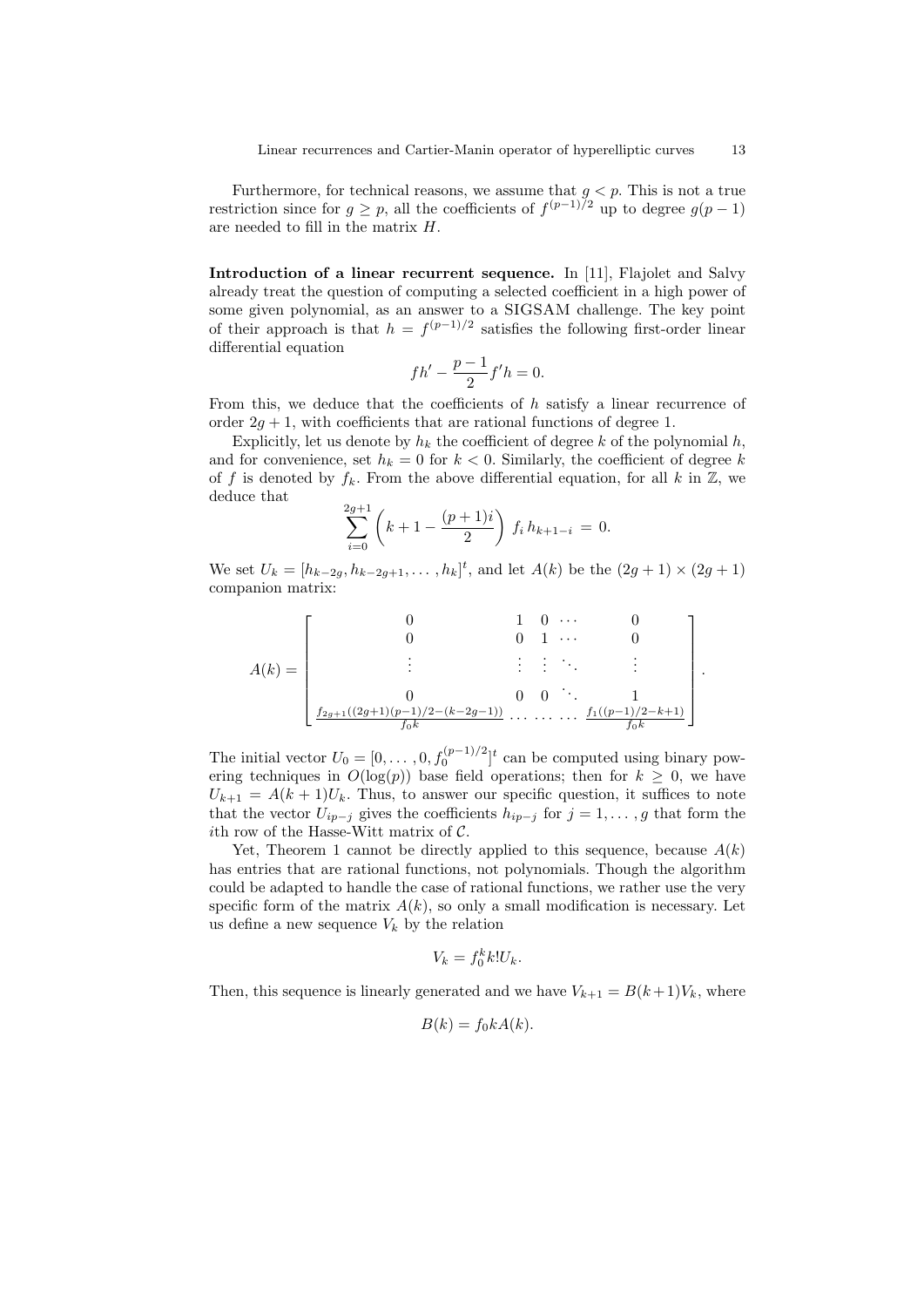Therefore, the entries of the matrix  $B(k)$  are polynomials of degree at most 1. Note also that the denominators  $f_0^k k!$  satisfy the recurrence relation

$$
f_0^{k+1}(k+1)! = (f_0(k+1)) \cdot (f_0^k k!).
$$

Thus, we will compute separately, first  $V_{p-1}, V_{2p-1}, \ldots V_{gp-1}$  and then the denominators  $f_0^{p-1}(p-1)!, \ldots, f_0^{gp-1}(gp-1)!$ .

To this effect, we proceed iteratively. Let us for instance detail the computation of the sequence  $V_{p-1}, V_{2p-1}, \ldots V_{gp-1}$ . Knowing  $V_0$ , we compute  $V_{p-1}$ using Theorem 1. Then we shift all entries of  $B$  by  $p$ , so another application of Theorem 1 yields  $V_{2p-1}$ . Iterating g times, we obtain  $V_{p-1}, V_{2p-1}, \ldots V_{gp-1}$  as requested; the same techniques are used to compute  $f_0^{p-1}(p-1)$ , ...,  $f_0^{gp-1}(gp-1)$ !. Then the vectors  $U_{p-1}, U_{2p-1}, \ldots, U_{gp-1}$  are deduced from

$$
U_k = \frac{1}{f_0^k k!} V_k.
$$

Lifting to characteristic zero. A difficulty arises from the fact that the characteristic is too small compared to the degrees we are aiming to, so  $p!$  is zero in  $\mathbb{F}_{p^d}$ . The workaround is to do computations in the unramified extension K of  $\dot{\mathbb{Q}}_p$  of degree d, whose residue class field is  $\mathbb{F}_{p^d}$ . The ring of integers of K will be denoted by  $O_K$ ; any element of  $O_K$  can be reduced modulo p to give an element of  $\mathbb{F}_{p^d}$ . On the other hand, K has characteristic 0, so p is invertible in K.

We consider an arbitrary lift of f to  $O_K[X]$ . The reformulation in terms of linear recurrent sequence made in the above paragraph can be performed over  $K$ ; the coefficients of  $f^{(p-1)/2}$  are computed as elements of K and then projected back onto  $\mathbb{F}_{p^d}$ . This is possible, as they all belong to  $O_K$ .

Using the iteration described above, we separately compute the values in K of the vectors  $V_{ip-1}$  and the denominators  $f_0^{ip-1}(ip-1)!$ , for  $i = 1, ..., g$ . To this effect, we apply  $g$  times the result given in Theorem 1; this requires to perform

$$
O\left(g^{\omega+1}\sqrt{p} + g^3 \mathsf{M}(\sqrt{p})\log(p)\right),\,
$$

operations in K and to store  $O(g^2 \sqrt{p})$  elements of K.

Computing at fixed precision. Of course, we do not want to compute in the field  $K$  at arbitrary precision: for our purposes, it suffices to truncate all computations modulo a suitable power of  $p$ . To evaluate the required precision of the computation, we need to check when the algorithm operates a division by p.

To compute the vectors  $V_{ip-1}$  and the denominators  $f_0^{ip-1}(ip-1)!$ , for  $i=$ 10 compute the vectors  $v_{ip-1}$  and the denominators  $J_0^{\alpha}$  ( $ip-1$ ); for  $i=1,\ldots,g$ , we use Theorem 1. This requires that all integers up to  $2\lceil\sqrt{p}\rceil+1$  are invertible, which holds as soon as  $p \geq 11$ .

Then, for all  $i = 1, \ldots, g$ , to deduce  $U_{ip-1}$  from  $V_{ip-1}$ , we need to divide by  $f_0^{ip-1}(ip-1)!$ . The element  $f_0$  is a unit in  $O_K$ , so the only problem comes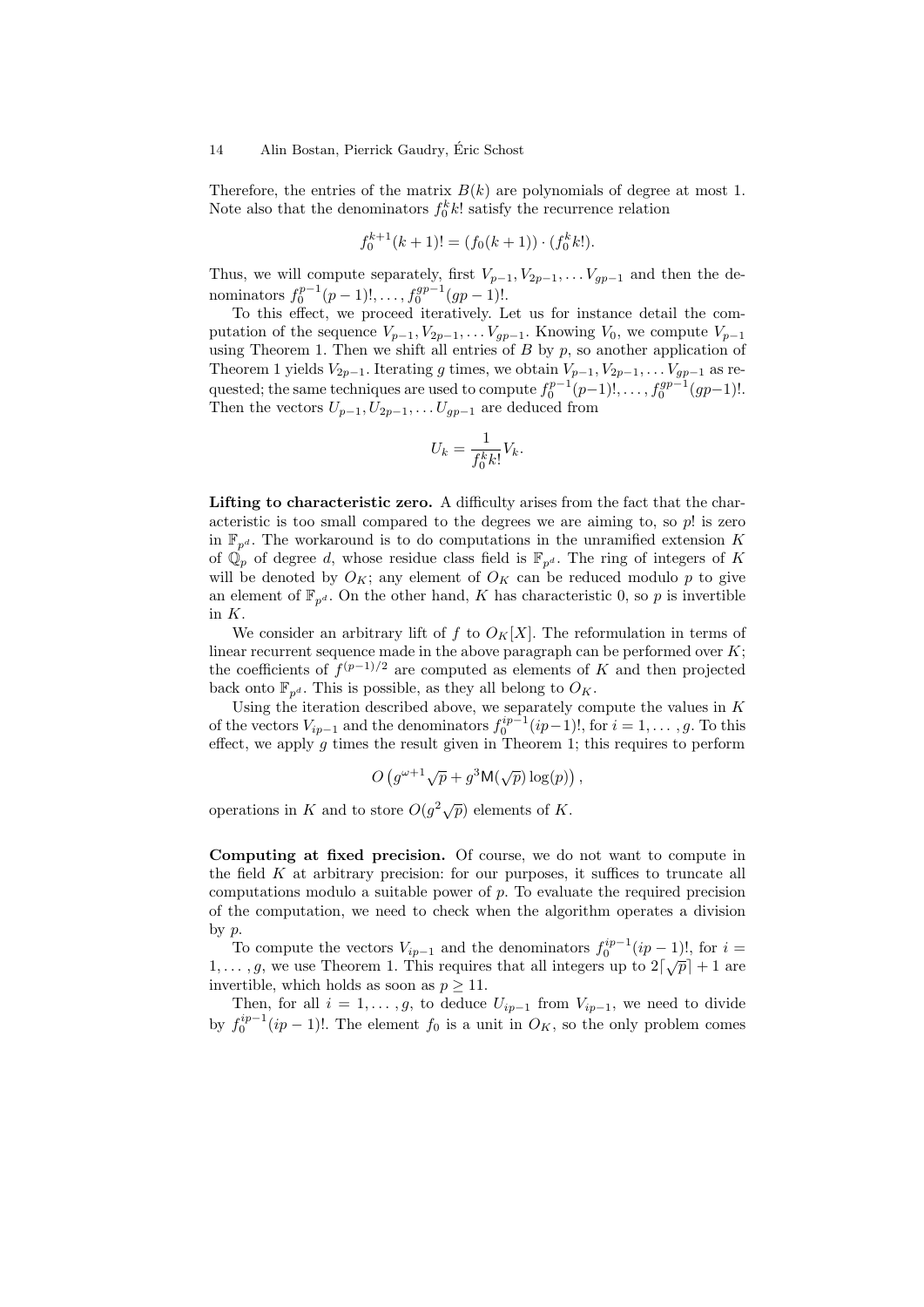from the factorial term. With our assumption that  $q < p$ , we have  $i < p$  and then the p-adic valuation of  $(ip - 1)!$  is exactly  $i - 1$ . Therefore the worst case is  $i = g$ , for which we have to divide by  $p^{g-1}$ . Hence computing the vectors  $V_{ip-1}$ modulo  $p^g$  is enough to know the vectors  $U_{ip-1}$  modulo p, and then to deduce the Hasse-Witt matrix.

**Overall complexity.** Storing an element of  $O_K/p^gO_K$  requires  $O(dg \log(p))$ bits, and multiplying two such elements can be done with  $O(M(dg \log(p)))$  bitoperations. From the results of Section 3, we then deduce the following theorem on the complexity of computing the Hasse-Witt matrix.

**Theorem 3** Let p a prime,  $d \geq 1$  and C a hyperelliptic curve defined over  $\mathbb{F}_{p^d}$ by the equation  $y^2 = f(x)$ , with f of degree  $2g + 1$ . Then, assuming  $g < p$ , one can compute the Hasse-Witt matrix of  $C$  with a complexity of

$$
O\left(\left(g^{\omega+1}\sqrt{p} + g^3 \mathsf{M}(\sqrt{p})\log(p)\right) \mathsf{M}(dg\log(p))\right)
$$

bit-operations and  $O(dg^3\sqrt{p} \log(p))$  storage.

The matrix  $H$  by itself gives some information on the curve  $C$ , for instance H is invertible if and only if the Jacobian of  $\mathcal C$  is ordinary [33, Corollary 2.3]. However, as stated in Theorem 2, the matrix  $H_{\pi}$  and in particular its characteristic polynomial  $\chi(t)$  tell much more and are required if the final goal is point-counting. Thus, we finally concentrate on the cost of computing the characteristic polynomial of  $H_{\pi}$ .

The matrix  $H_{\pi}$  is the "norm" of H and as such can be computed with a binary powering algorithm. For simplicity, we assume that  $d$  is a power of 2, then denoting

$$
H_{\pi,i} = HH^{(p)} \cdots H^{(p^{2^{i}-1})}.
$$
  

$$
H_{\pi,i+1} = H_{\pi,i} \cdot (H_{\pi,i})^{(p^{2^{i}})}.
$$

we have

Hence the computation of 
$$
H_{\pi,i+1}
$$
 from  $H_{\pi,i}$  costs one matrix multiplication  
and  $2^i$  matrix conjugations. A matrix conjugation consists in raising all the  
entries to the power *p*, therefore it costs  $O(g^2 \log(p))$  operations in  $\mathbb{F}_{p^d}$ . The  
matrix we need to compute is  $H_{\pi} = H_{\pi,\log_2(d)}$ . Hence the cost of computing  $H_{\pi}$  is

$$
O\left(dg^2\log(p) + g^{\omega}\log(d)\right)
$$

operations in  $\mathbb{F}_{p^d}$ . The general case where d is not a power of 2 is handled by adjusting the recursive step according to the binary expansion of  $d$  and yields the same complexity up to a constant factor.

The cost of the characteristic polynomial computation is bounded by the cost of a matrix multiplication [19] and is therefore negligible compared to the other costs.

If we are interested only in the complexity in  $p$  and  $d$ , *i.e.* if we assume that the genus is fixed, we get a time complexity for computing  $\chi(t)$  mod p in

$$
O\left(\left(\mathsf{M}(\sqrt{p})+d\right)\mathsf{M}(d\log(p))\log(p)\right).
$$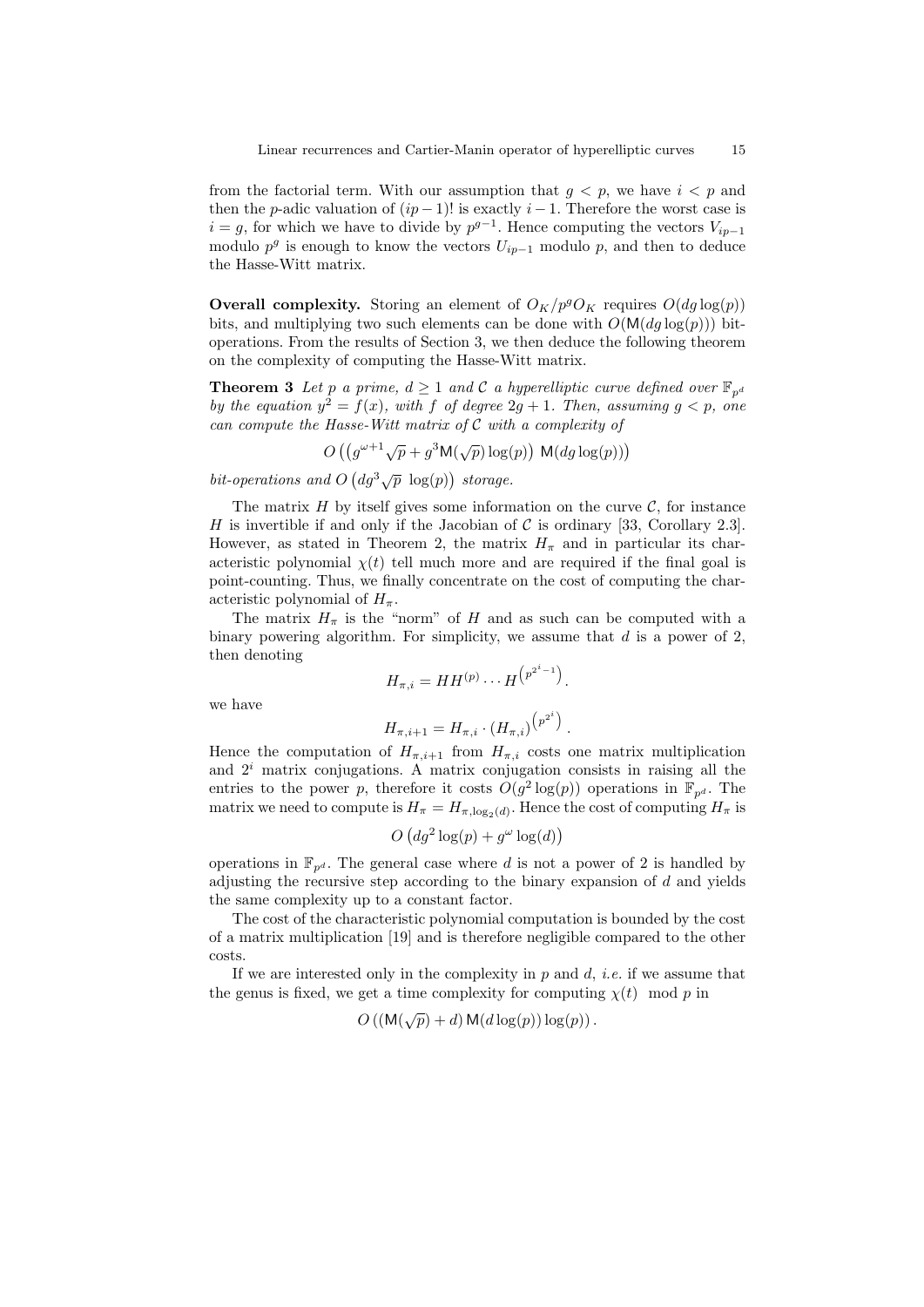Case of large genus. In case of large genus, the algorithm of Theorem 1 is asymptotically not the fastest. In this paragraph, we assume that the function M is essentially linear and we do not take into account the logarithmic factors; adding appropriate epsilons in the exponents would yield a rigorous analysis. adding appropriate epsilons in the exponents would yield a rigorous analysis.<br>The cost in bit-operations of Theorem 3 is at least  $g^4\sqrt{p}d$  whereas the cost of The cost in on-operations of Theorem 3 is at least  $g \sqrt{\rho}a$  whereas the cost of the naive algorithm is linear in gpd. If  $g > p^{1/6}$ , then  $g^4 \sqrt{p} > gp$ , and therefore the naive algorithm is faster.

### 5 Point-counting numerical example

We have implemented our algorithm using Shoup's NTL C++ library [26]. NTL does not provide any arithmetic of local fields or rings, but allows to work in finite extensions of rings of the form  $\mathbb{Z}/p^g\mathbb{Z}$ , as long as no division by p occur; the divisions by  $p$  are well isolated in the algorithm, so we could handle them separately. Furthermore, NTL multiplies polynomials defined over this kind of structure using an asymptotically fast FFT-based algorithm.

To illustrate that our method can be used as a tool in point-counting algorithms, we have computed the Zeta function of a (randomly chosen) genus 2 curve defined over  $\mathbb{F}_{p^3}$ , with  $p = 2^{32} - 5$ . Such a Jacobian has therefore about 2 <sup>192</sup> elements and should be suitable for cryptographic use if the group order has a large prime factor. Note that previous computations were limited to p of order 2<sup>23</sup> [21].

The characteristic polynomial  $\chi$  of the Frobenius endomorphism was computed modulo  $p$  in 3 hours and 41 minutes, using 1 GB of memory, on an AMD Athlon MP 2200+. Then we used the Schoof-like algorithms of [13] and [14] to compute  $\chi$  modulo  $128 \times 9 \times 5 \times 7$ , and finally we used the modified baby-step / giant-step algorithm of [21] to finish the computation. These other parts were implemented in Magma [5] and were performed in about 15 days of computation on an Alpha EV67 at 667 MHz. We stress that this computation was meant as an illustration of the possible use of our method, so little time was spent optimizing our code. In particular, the Schoof-like part and the final baby-step / giant-step computations are done using a generic code that is not optimized for extension fields.

**Numerical data.** The irreducible polynomial  $P(t)$  that was used to define  $\mathbb{F}_{n^3}$ as  $\mathbb{F}_p[t]/(P(t))$  is

 $t^3 + 1346614179t^2 + 3515519304t + 3426487663.$ 

The curve C has equation  $y^2 = f(x)$  where f is given by

$$
f(x) = x^5 + (2697017539t^2 + 1482222818t + 3214703725)x^3 + (676673546t^2 + 3607548185t + 1833957986)x^2 + (1596634951t^2 + 3203023469t + 2440208439)x + 2994361233t^2 + 3327339023t + 862341251.
$$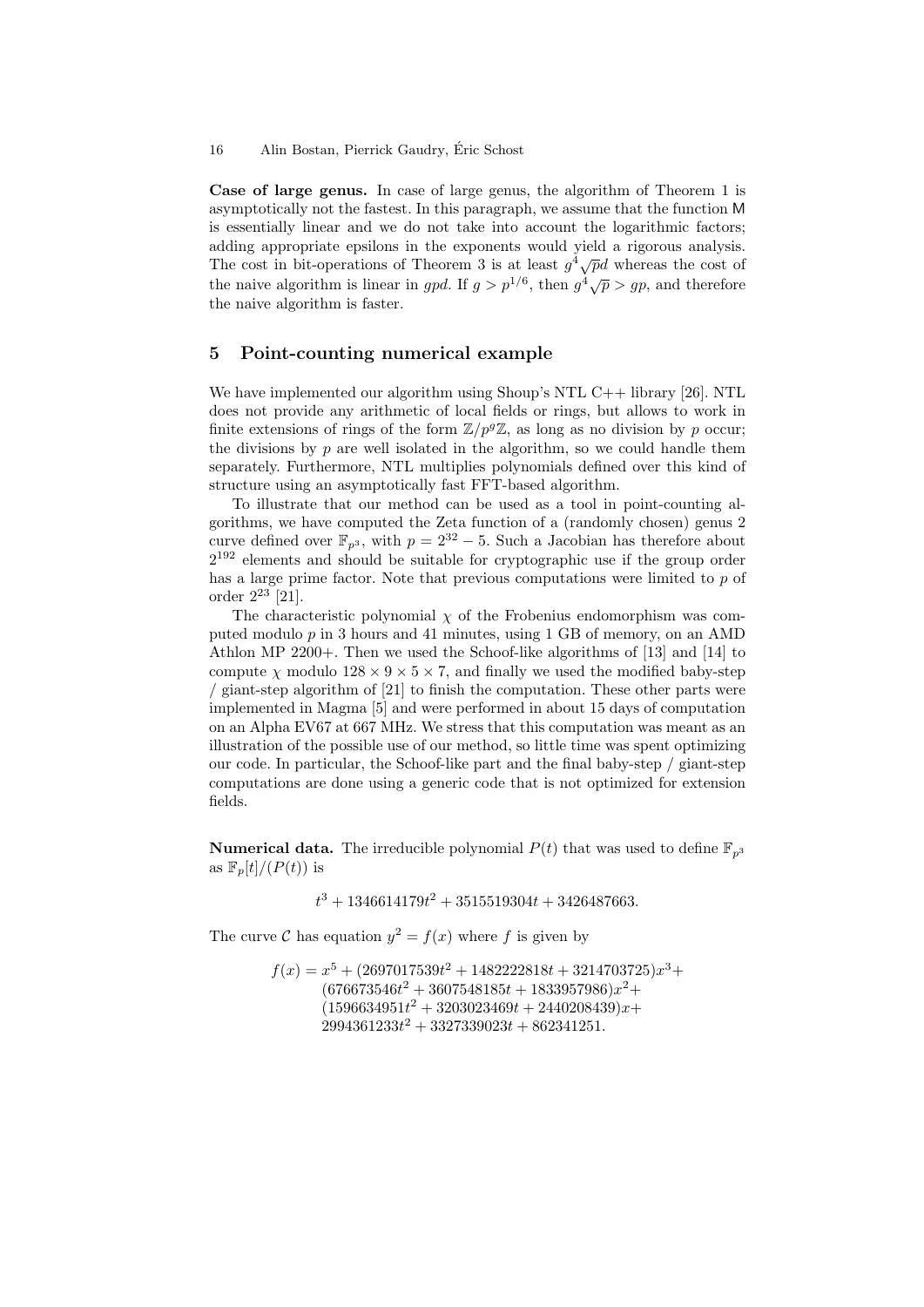Then the polynomial characteristic  $\chi(T)$  of the Frobenius endomorphism is given by  $T^4 - s_1T^3 + s_2T^2 - p^3s_1T + p^6$ , where

 $s_1=332906835893875, \quad s_2=142011235215638946167187570235.$ 

The group order of the Jacobian is then

6277101691541605395917785080771825883860189465813625993977  $= 3<sup>3</sup> \times 13 \times 67 \times 639679 \times 417268068727536370810010172344236025455933953139.$ 

This number has a large prime factor of size  $2^{158}$ , therefore that curve is cryptographically secure.

**Measure of the complexity in**  $p$ **.** To check the practical asymptotic behaviour of our algorithm, we ran our implementation on a genus 2 curve defined over  $\mathbb{F}_{p^3}$  with  $p = 2^{34} - 41$ . We performed only the Cartier-Manin step, and not the full point-counting algorithm. As the characteristic is about 4 times larger than in the previous example, a complexity linear in  $\sqrt{p}$  means a runtime multiplied by about 2. On the same computer, the runtime is 8 hours and 48 minutes. Hence the ratio of the runtimes is about 2.39. The defect of linearity can be explained by taking into account the logarithmic factors. Assuming that  $M(n)$  is  $O(n \log(n) \log(\log(n)))$ , and neglecting the multi-logarithmic factors, the com- $O(n \log(n) \log(\log(n)))$ , and neglecting the multi-logarithmic factors, the com-<br>plexity announced in Theorem 3 is in  $O(\sqrt{p}(\log(p))^3)$ . With this estimate, the expected ratio between the runtimes becomes about 2.40, that is very close to the measure. This validates our analysis.

### 6 Conclusion

In this paper, we have presented an improvement of an algorithm by Chudnovsky and Chudnovsky to compute selected terms in a linear sequence with polynomial coefficients. This algorithm is then applied to the computation of the Cartier-Manin operator of hyperelliptic curves, thus leading to improvements in the point-counting problems that occur in cryptography.

This strategy extends readily to curves of the form  $y^r = f(x)$  with  $r > 2$ , for which the Hasse-Witt matrix has a similar form. For more general curves, Mike Zieve pointed to us the work of Stöhr and Voloch [28] that gives formulas that still fit in our context in some cases.

Finally, Mike Zieve pointed out to us the work of Wan [32] that relates Niederreiter's polynomial factorization algorithm to the computation of the Cartier-Manin operator of some variety. The link with our work is not immediate, as that variety has dimension zero. Nevertheless, this remains intriguing, especially if we think of Pollard-Strassen's integer factoring algorithm as a particular case of Chudnovsky and Chudnovsky's algorithm.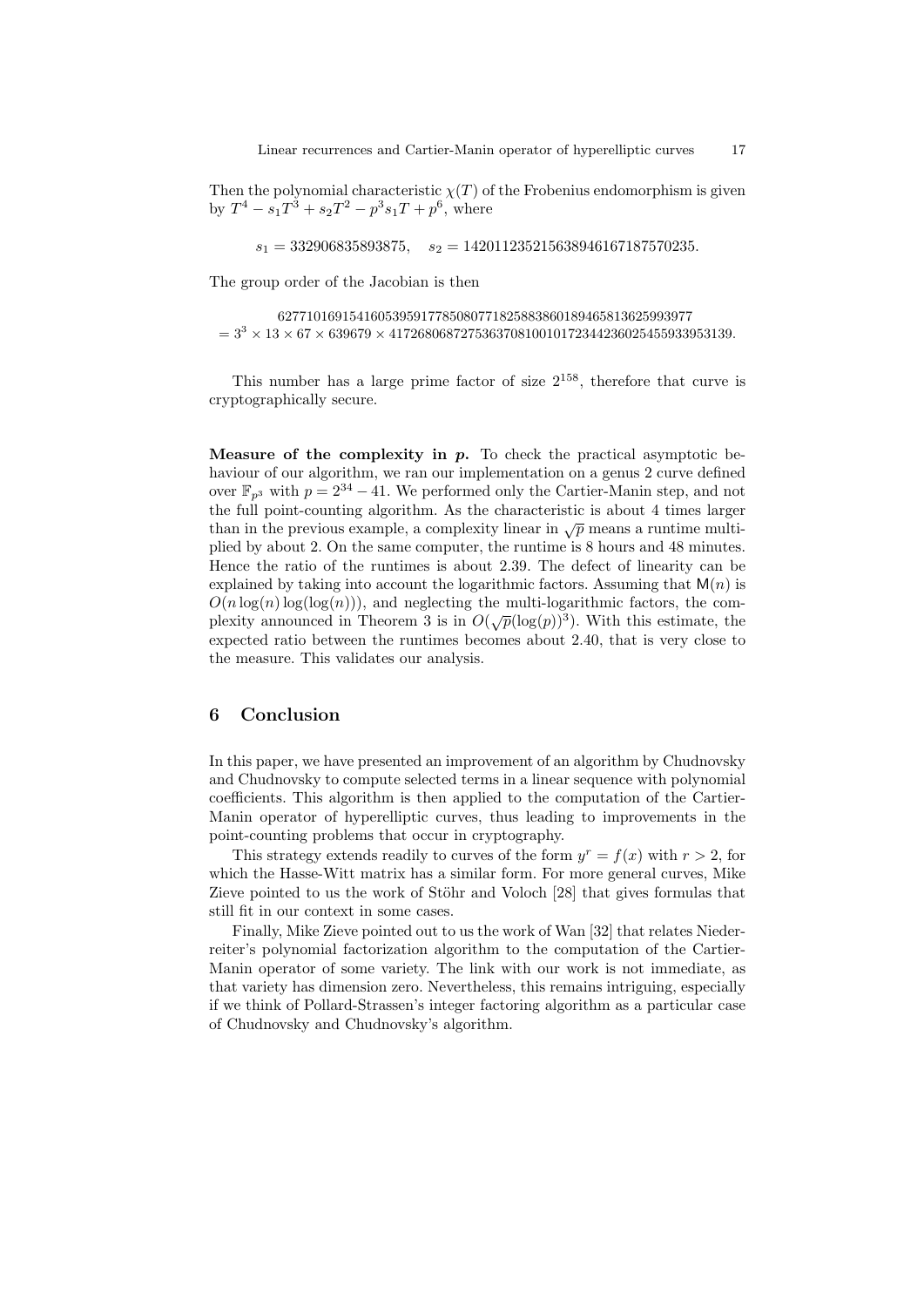#### Acknowledgements

Part of our numerical experiments were done with the computer of the Medicis center [1]. We thank Takakazu Satoh and Mike Zieve for their interest in our work and their insightful comments and also Bruno Salvy for his numerous helpful suggestions.

## References

- 1. Medicis. http://www.medicis.polytechnique.fr/.
- 2. A. V. Aho, K. Steiglitz, and J. D. Ullman. Evaluating polynomials at fixed sets of points. SIAM J. Comput., 4(4):533–539, 1975.
- 3. D. Bailey and C. Paar. Optimal extension fields for fast arithmetic in public-key algorithms. In Advances in Cryptology – CRYPTO '98, volume 1462 of LNCS, pages 472–485. Springer–Verlag, 1998.
- 4. A. Borodin and R. T. Moenck. Fast modular transforms. Comput. System Sci., 8(3):366–386, 1974.
- 5. W. Bosma, J. Cannon, and C. Playoust. The Magma algebra system. I. The user language. J. Symb. Comp., 24(3-4):235–265, 1997. See also http://www.maths.usyd.edu.au:8000/u/magma/.
- 6. A. Bostan, G. Lecerf, and  $\acute{E}$ . Schost. Tellegen's principle into practice. In *Proceed*ings of ISSAC'03, pages 37–44. ACM Press, 2003.
- 7. P. Bürgisser, M. Clausen, and M. A. Shokrollahi. Algebraic complexity theory, volume 315 of Grundlehren Math. Wiss. Springer–Verlag, 1997.
- 8. D. G. Cantor and E. Kaltofen. On fast multiplication of polynomials over arbitrary algebras. Acta Informatica, 28(7):693–701, 1991.
- 9. P. Cartier. Une nouvelle opération sur les formes différentielles. C. R. Acad. Sci. Paris, 244:426–428, 1957.
- 10. D. V. Chudnovsky and G. V. Chudnovsky. Approximations and complex multiplication according to Ramanujan. In Ramanujan revisited (Urbana-Champaign, Ill., 1987), pages 375–472. Academic Press, Boston, MA, 1988.
- 11. P. Flajolet and B. Salvy. The SIGSAM challenges: Symbolic asymptotics in practice. SIGSAM Bull., 31(4):36–47, 1997.
- 12. P. Gaudry and N. Gürel. Counting points in medium characteristic using Kedlaya's algorithm. To appear in Experiment. Math.
- 13. P. Gaudry and R. Harley. Counting points on hyperelliptic curves over finite fields. In ANTS-IV, volume 1838 of LNCS, pages 313–332. Springer–Verlag, 2000.
- 14. P. Gaudry and E. Schost. Cardinality of a genus 2 hyperelliptic curve over  $GF(5 \cdot )$  $10^{24} + 41$ ). e-mail to the NMBRTHRY mailing list. Sept. 2002.
- 15. G. Hanrot, M. Quercia, and P. Zimmermann. The middle product algorithm, I. Speeding up the division and square root of power series. Preprint.
- 16. H. Hasse and E. Witt. Zyklische unverzweigte Erweiterungskörper vom primzahlgrade  $p$  über einem algebraischen Funktionenkörper der Charakteristik p. Monatsch. Math. Phys., 43:477–492, 1936.
- 17. E. Kaltofen, R. M. Corless, and D. J. Jeffrey. Challenges of symbolic computation: my favorite open problems. J. Symb. Comp., 29(6):891–919, 2000.
- 18. K. Kedlaya. Countimg points on hyperelliptic curves using Monsky-Washnitzer. J. Ramanujan Math. Soc., 16:323–338, 2001.